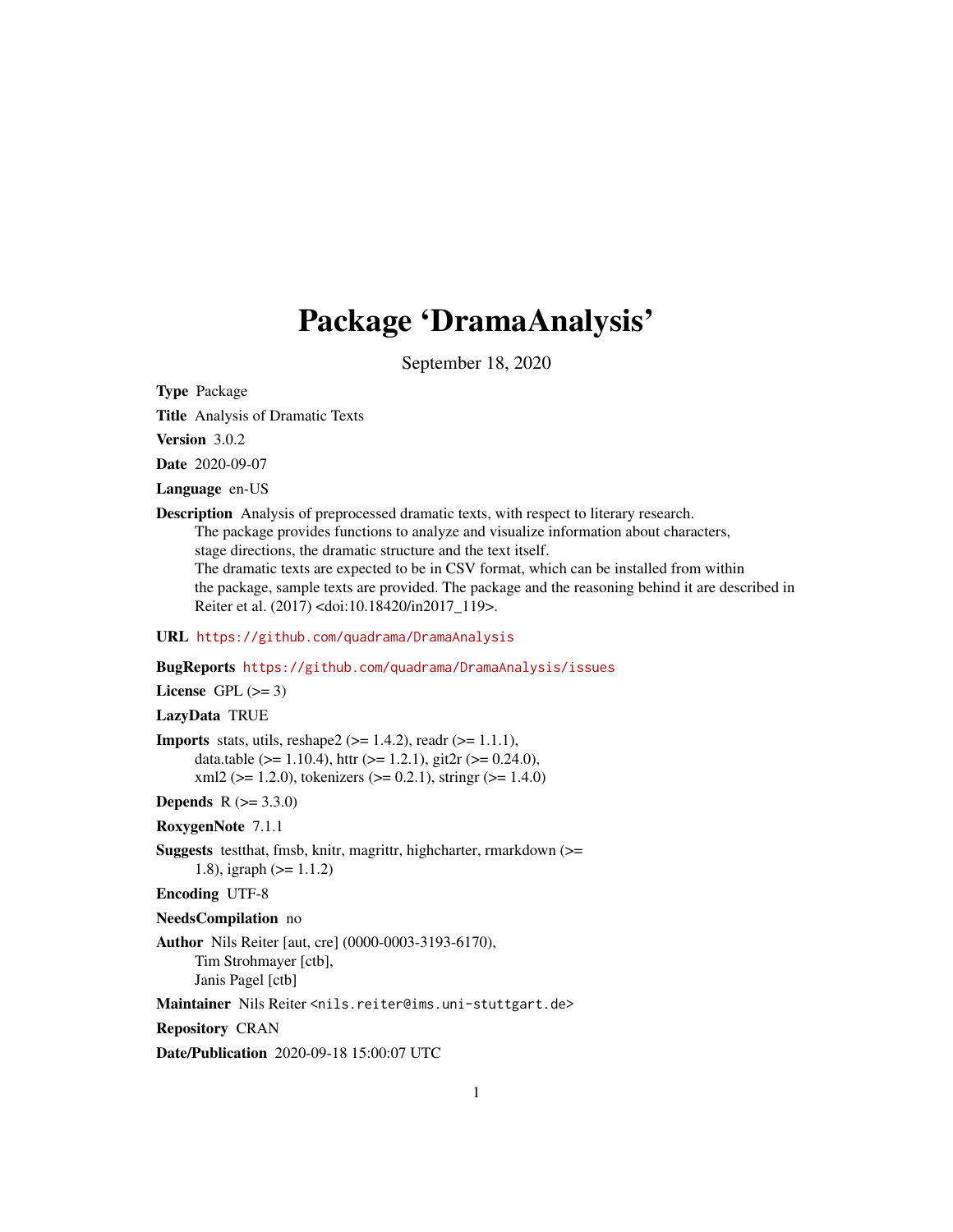# R topics documented:

| 3              |
|----------------|
| $\overline{4}$ |
| $\overline{4}$ |
| 5              |
| 6              |
| $\overline{7}$ |
| 8              |
| 9              |
| 9              |
| 11             |
| 12             |
| 12             |
| 14             |
| 15             |
| 15             |
| 16             |
| 17             |
| 18             |
| 19             |
| 19             |
| 20             |
| 20             |
| 21             |
| 22             |
| 23             |
| 23             |
| 24             |
| 25             |
| 25             |
| 26             |
| 27             |
| 28             |
| 29             |
|                |
|                |
| 30<br>report   |
| 31             |
| 32             |
| 32             |
| 33             |
| 34             |
|                |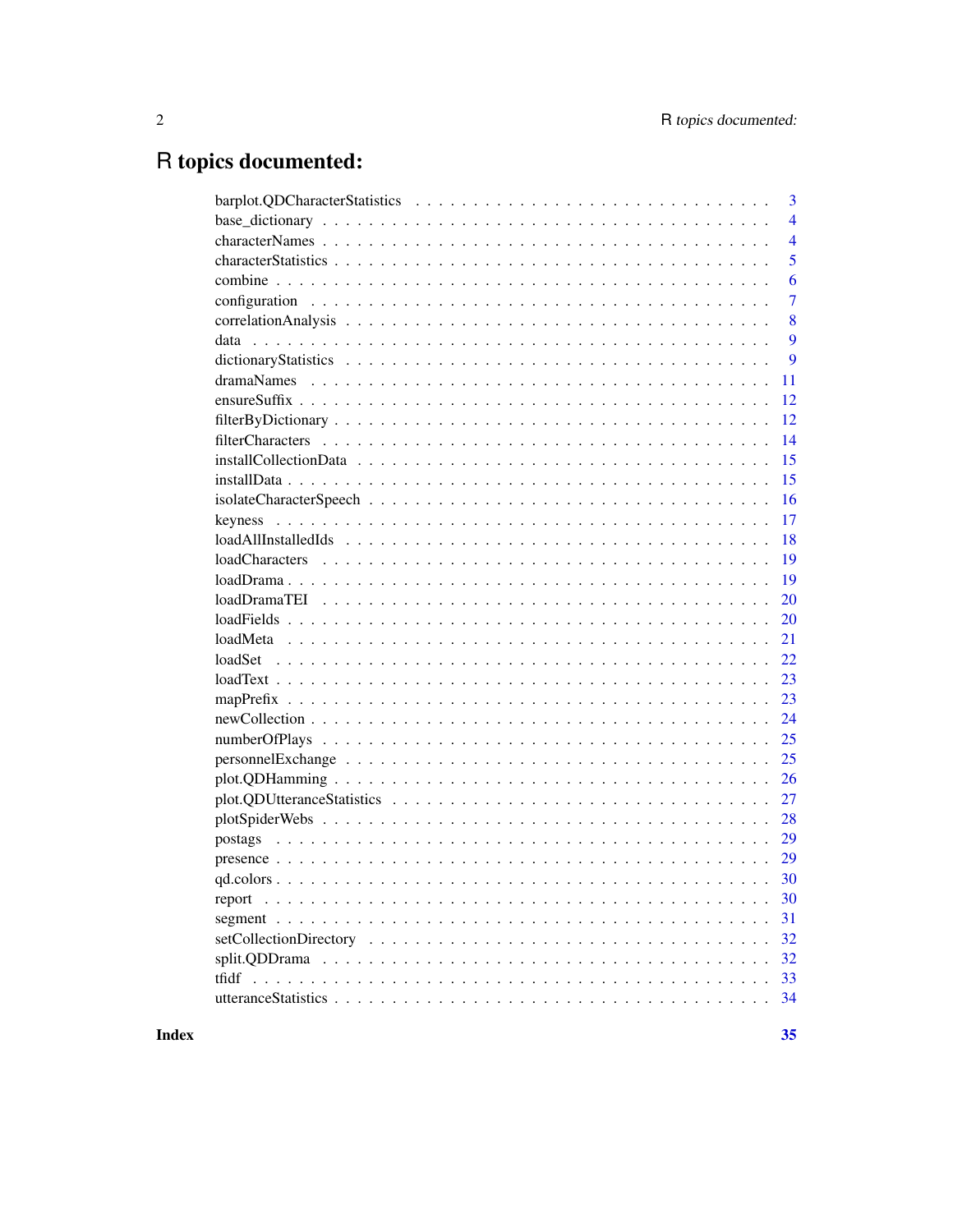<span id="page-2-0"></span>barplot.QDCharacterStatistics *Stacked Bar Plot*

## Description

This function expects an object of type QDCharacterStatistics and plots the specified column as a stacked bar plot.

## Usage

```
## S3 method for class 'QDCharacterStatistics'
barplot(
 height,
 col = qd.colors,
  column = "tokens",
 order = -1,
 labels = TRUE,
  top = 5,
  ...
\mathcal{L}
```
## Arguments

| height    | The object of class QDCharacterStatistics that is to be plotted                          |
|-----------|------------------------------------------------------------------------------------------|
| col       | The colors to use                                                                        |
| column    | Which column of the character statistics should be used?                                 |
| order     | Sort the fields inversely                                                                |
| labels    | Whether to add character labels into the plot                                            |
| top       | Limit the labels to the top 5 characters. Otherwise, labels will become unread-<br>able. |
| $\ddotsc$ | All remaining options are passed to barplot. default().                                  |

## Value

See barplot.default().

## See Also

barplot.default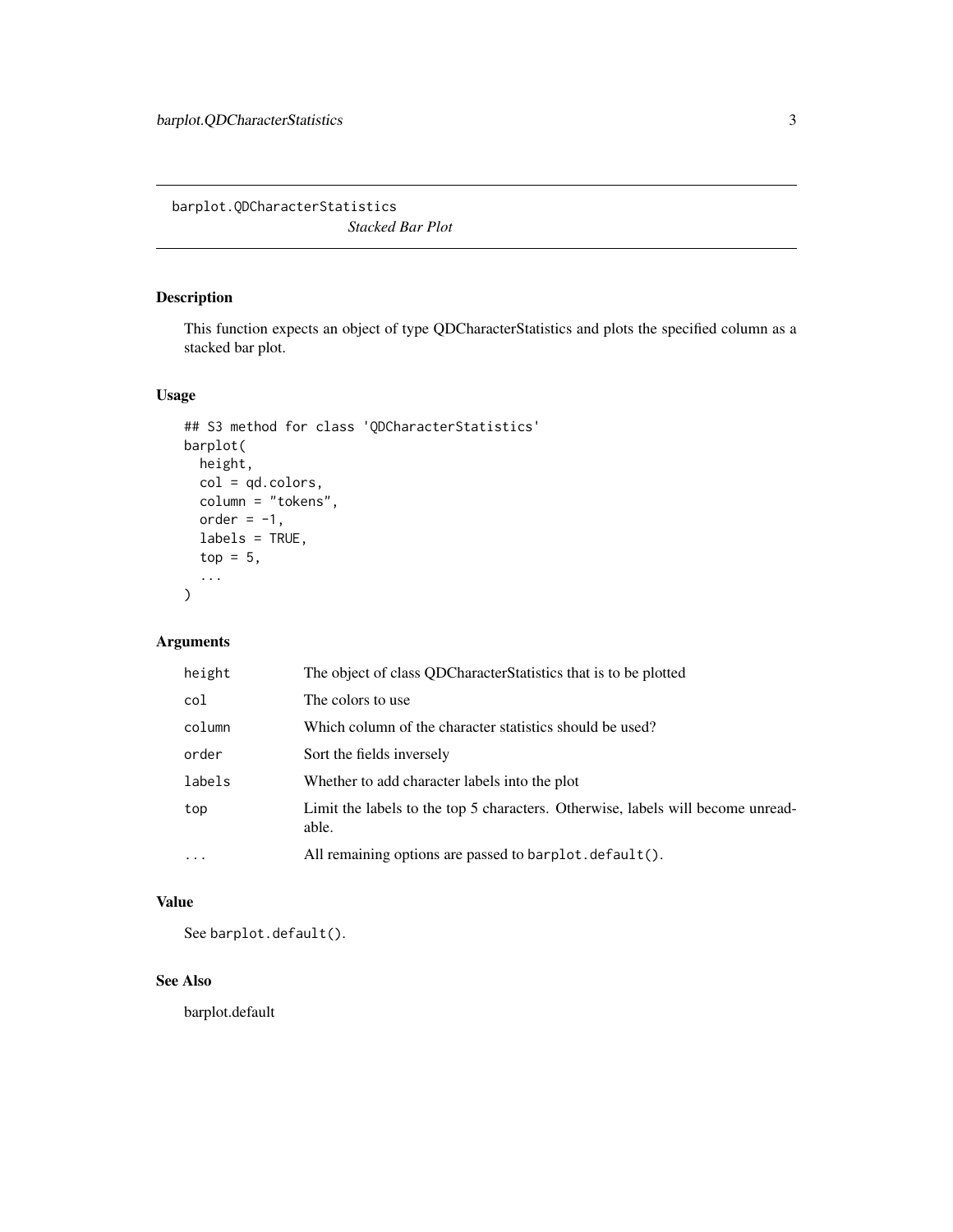<span id="page-3-0"></span>base\_dictionary *Base dictionary*

## **Description**

A list of word fields, i.e., collections of German lemmas associated with the five concepts Familie (family), Krieg (war), Liebe (love), Ratio (reason) and Religion (religion). The base dictionary is for *demo purposes* only, because it doesn't contain any umlaut characters.

#### Usage

base\_dictionary

## Format

A list with five entries, each of them being a character vector.

<span id="page-3-1"></span>

| characterNames<br><b>Format Names</b> |  |  |  |
|---------------------------------------|--|--|--|
|---------------------------------------|--|--|--|

## Description

The function characterNames() is applicable on all tables with a character table (that are of the class QDHasCharacter). It can be used to reformat the character names. The function FUN is applied to the character *name* entries within the QDDrama object. The factor levels in the character column of x are replaced by the result values of FUN.

#### Usage

```
characterNames(x, drama, FUN = stringr::str_to_title, sort = 0, ...)
```
## Arguments

| X          | The object in which we want to transform names, needs to inherit the type<br>ODHasCharacter.                                                                                                                                                                                                                                                                                                                                                         |
|------------|------------------------------------------------------------------------------------------------------------------------------------------------------------------------------------------------------------------------------------------------------------------------------------------------------------------------------------------------------------------------------------------------------------------------------------------------------|
| drama      | The QDD rama object with all the information.                                                                                                                                                                                                                                                                                                                                                                                                        |
| <b>FUN</b> | A function applied to the strings. Defaults to string r: str_to_title, which<br>converts the strings to title case.                                                                                                                                                                                                                                                                                                                                  |
| sort       | Numeric. If set to a non-zero value, the resulting data frame will be sorted al-<br>phabetically according to the drama and character name. If the value is above 0,<br>the sorting will be ascending, if set to a negative value, the sorting is descending.<br>If sort is set to $0$ (the default), the order is unchanged. The ordering can also be<br>specified explicitly, by passing an integer vector with as many elements as x has<br>rows. |
| .          | All other arguments are ignored.                                                                                                                                                                                                                                                                                                                                                                                                                     |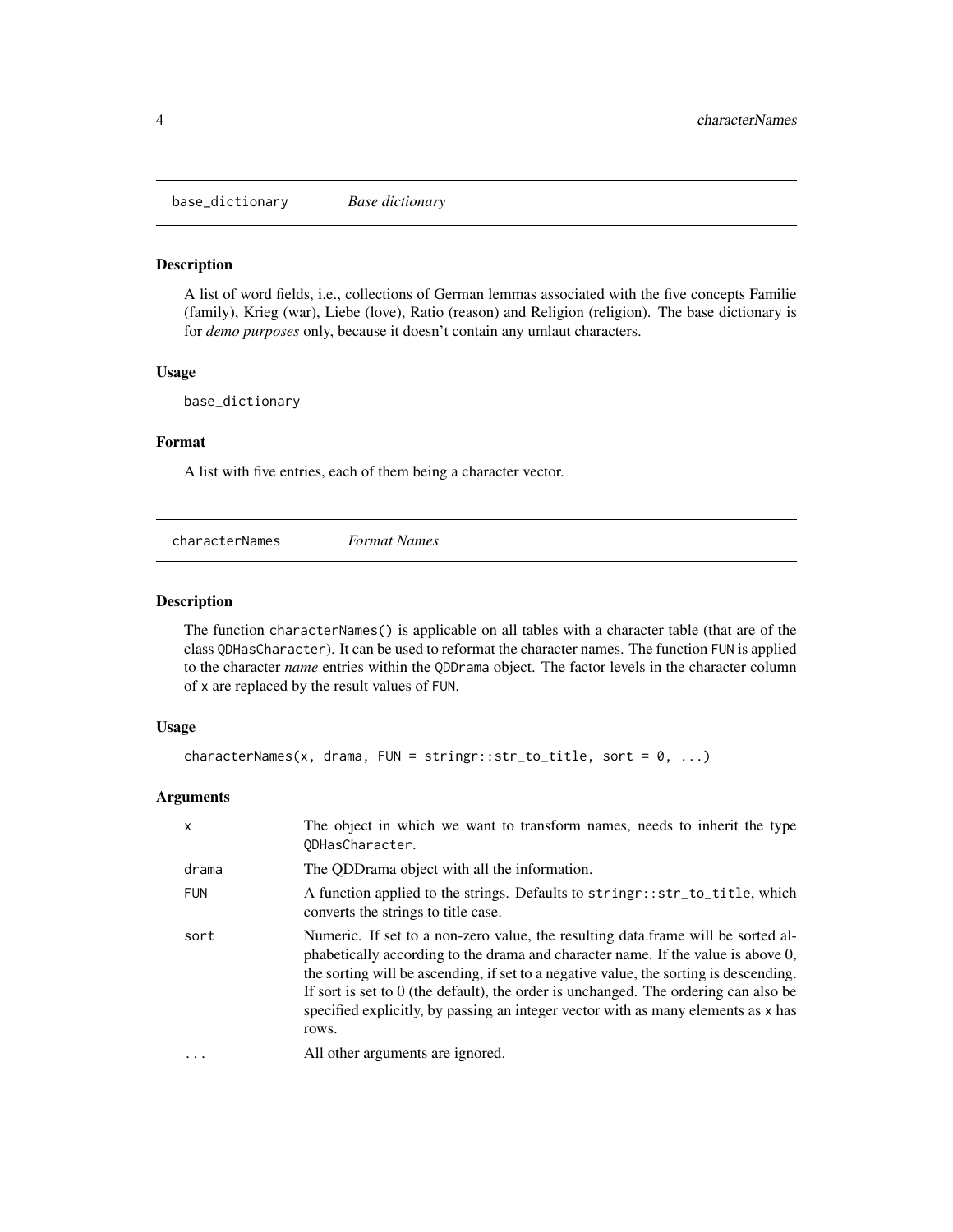#### <span id="page-4-0"></span>characterStatistics 5

## Value

The function returns x, but with modified character names.

#### See Also

str\_to\_title

#### Examples

```
data(rksp.0)
ustat <- utteranceStatistics(rksp.0)
ustat <- characterNames(ustat, rksp.0)
```
characterStatistics *Basic Character Statistics*

## Description

This function extracts character statistics from a drama object.

#### Usage

```
characterStatistics(
  drama,
  normalize = FALSE,
  segment = c("Drama", "Act", "Scene"),
  filterPunctuation = FALSE
)
```
#### Arguments

| drama             | A ODDrama object                                                                     |
|-------------------|--------------------------------------------------------------------------------------|
| normalize         | Normalizing the individual columns                                                   |
| segment           | "Drama", "Act", or "Scene". Allows calculating statistics on segments of the<br>play |
| filterPunctuation |                                                                                      |

Whether to exclude all punctuation from token counts

#### Value

A data frame with the additional classes QDCharacterStatistics and QDHasCharacter. It has following columns and one row for each character: tokens: The number of tokens spoken by that character types : The number of different tokens (= types) spoken by each character utterances: The number of utterances utteranceLengthMean: The mean length of utterances utteranceLengthSd: The standard deviation in utterance length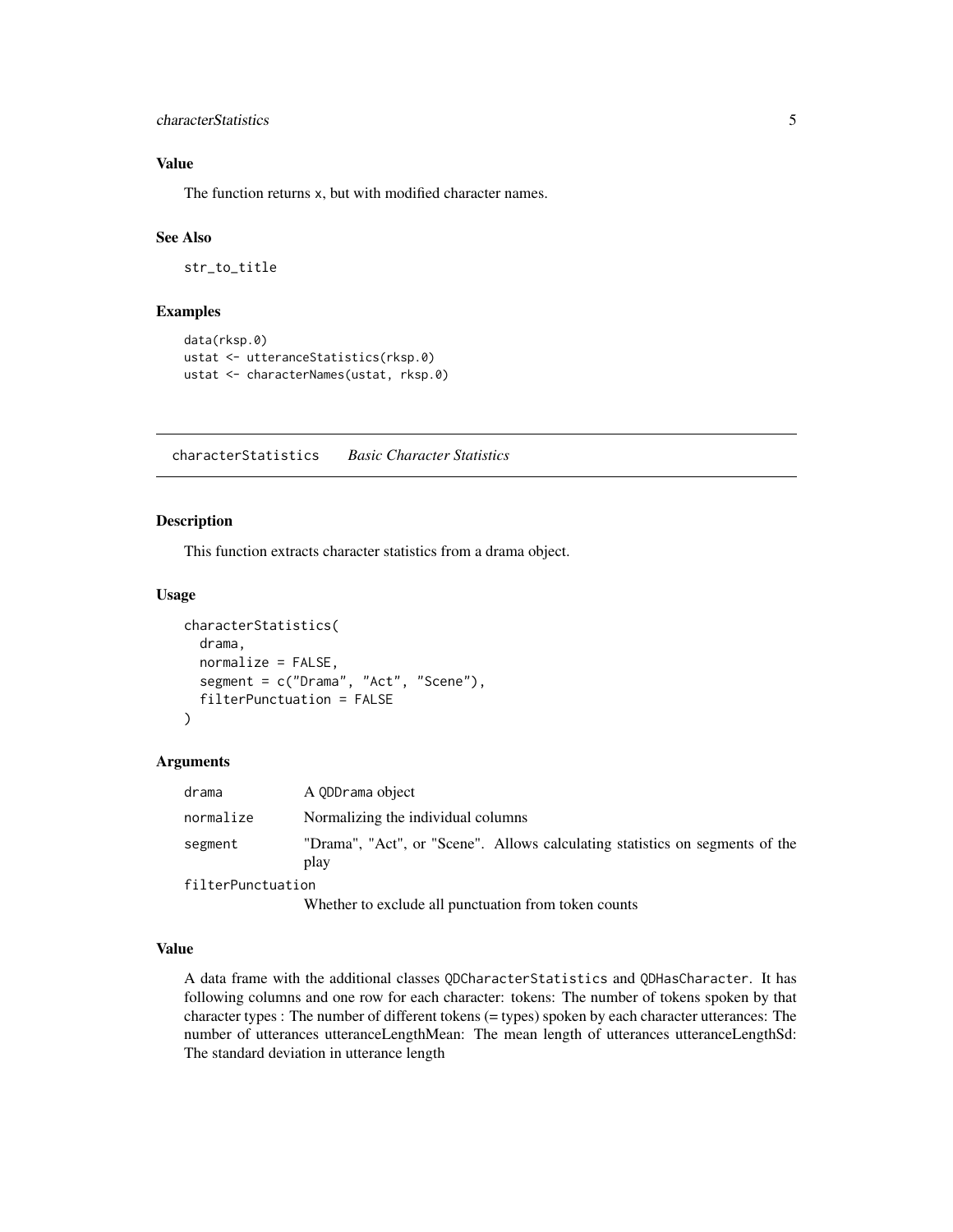#### <span id="page-5-0"></span>6 combine combine combine combine combine combine combine combine combine combine combine combine combine combine  $\sim$

## See Also

[characterNames](#page-3-1)

## Examples

data(rksp.0) stat <- characterStatistics(rksp.0)

combine *Combine multiple plays*

## Description

The function combine(x,y) can be used to merge multiple objects of the type QDDrama into one.

## Usage

combine(x, y)

## Arguments

| x        | A ODDrama |
|----------|-----------|
| <b>V</b> | A ODDrama |

#### Value

A single QDDrama object that represents both plays.

## Examples

```
data(rksp.0)
data(rjmw.0)
d <- combine(rjmw.0, rksp.0)
```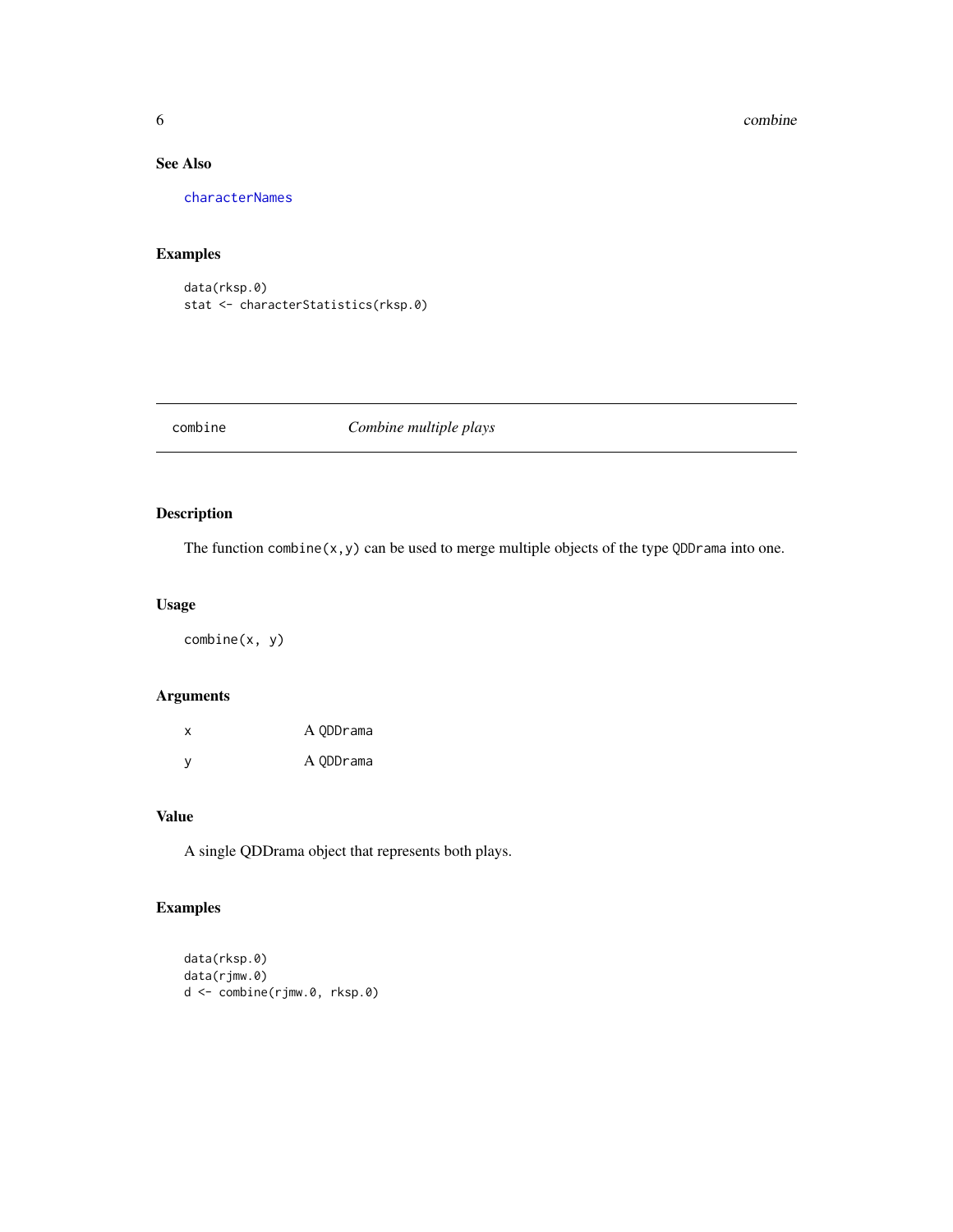<span id="page-6-0"></span>

#### Description

The function configuration(...) Creates drama configuration matrix as a QDConfiguration object, which is also a data.frame. The S3 function as.matrix() can be used to extract a numeric or logical matrix containing the core.

#### Usage

```
configuration(
  d,
  segment = c("Act", "Scene"),
 mode = c("Active", "Passive"),
  onlyPresence = FALSE
)
## S3 method for class 'QDConfiguration'
as.matrix(x, ...)
```
#### Arguments

| d            | A ODDrama object                                                                                                                                                                                                                                                                                                                                                                                                                                                                                  |
|--------------|---------------------------------------------------------------------------------------------------------------------------------------------------------------------------------------------------------------------------------------------------------------------------------------------------------------------------------------------------------------------------------------------------------------------------------------------------------------------------------------------------|
| segment      | A character vector, either "Act" or "Scene". Partial matching allowed.                                                                                                                                                                                                                                                                                                                                                                                                                            |
| mode         | Character vector, should be either "Active" or "Passive". Passive configurations<br>express when characters are mentioned, active ones when they speak them-<br>selves. Please note that extracting passive configuration only makes sense if<br>some form of coreference resolution has taken place on the text, either manu-<br>ally or automatic. If not, only very basic references (first person pronouns and<br>proper names) are represented, which usually gives a very wrong impression. |
| onlyPresence | If TRUE, the function only records whether a character was present. If FALSE<br>(which is the default), the function counts the number of tokens spoken (active)<br>or referenced (passive).                                                                                                                                                                                                                                                                                                      |
| X            | An object of class ODConfiguration                                                                                                                                                                                                                                                                                                                                                                                                                                                                |
|              | All other arguments are passed to as matrix data. frame.                                                                                                                                                                                                                                                                                                                                                                                                                                          |
|              |                                                                                                                                                                                                                                                                                                                                                                                                                                                                                                   |

#### Value

Drama configuration matrix as a QDConfiguration object (of type data.frame).

## Active and Passive Configurations

By default, we generate active matrices that are based on the character speech. A character is present in a scene or act, if they make an utterance. Using the argument mode, we can also create passive configuration matrices. They look very similar, but are based on who's mentioned in a scene or an act.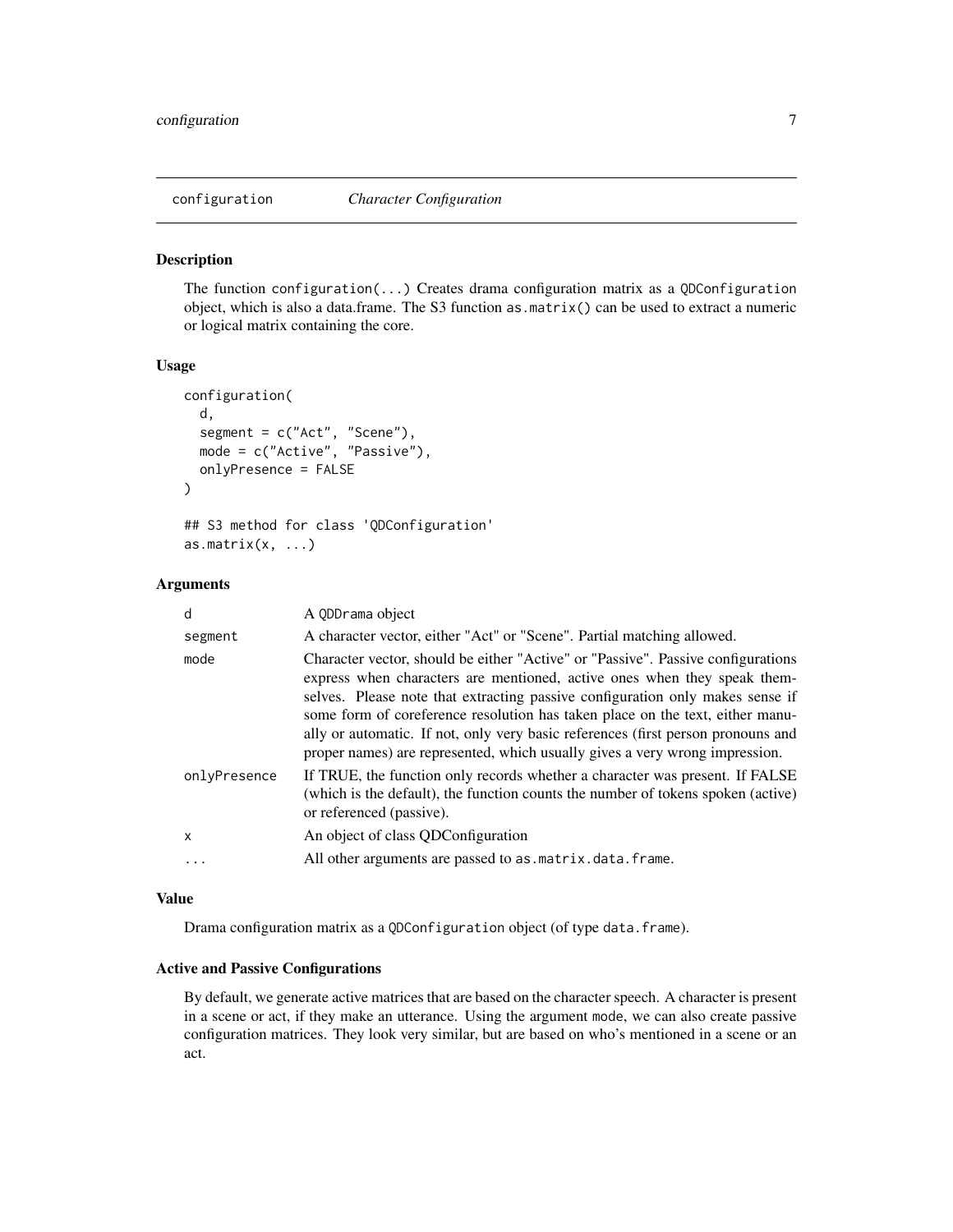#### <span id="page-7-0"></span>See Also

[characterNames](#page-3-1)

#### Examples

```
# Active configuration matrix
data(rksp.0)
cfg <- configuration(rksp.0)
# Passive configuration matrix
cfg <- configuration(rksp.0, mode="Passive")
```
correlationAnalysis *Correlation analysis*

#### Description

Calculates correlation of a frequency table with an outcome list according to given method. The function currently only works for pairwise correlation, i.e., two categories. Note that the function [keyness\(](#page-16-1)) is actually better to do the same thing, and this function should not be used anymore in this fashion.

#### Usage

```
correlationAnalysis(text.ft, categories, method = "spearman", culling = 0, ...)
```
#### Arguments

| text.ft    | A matrix, containing words in columns and characters (or plays) in rows. This<br>can be the result of the frequencytable() function. |
|------------|--------------------------------------------------------------------------------------------------------------------------------------|
| categories | A factor or numeric vector that represents a list of categories.                                                                     |
| method     | The correlation method, passed on to cor()                                                                                           |
| culling    | An integer. Words that appear in less items are removed. Defaults to 0 which<br>doesn't remove anything.                             |
|            | Arguments passed to cor()                                                                                                            |

## Value

The function returns a data.frame with three columns: The word, it's correlation score, and the category it is correlated to. The latter is mainly for an easier use of the results.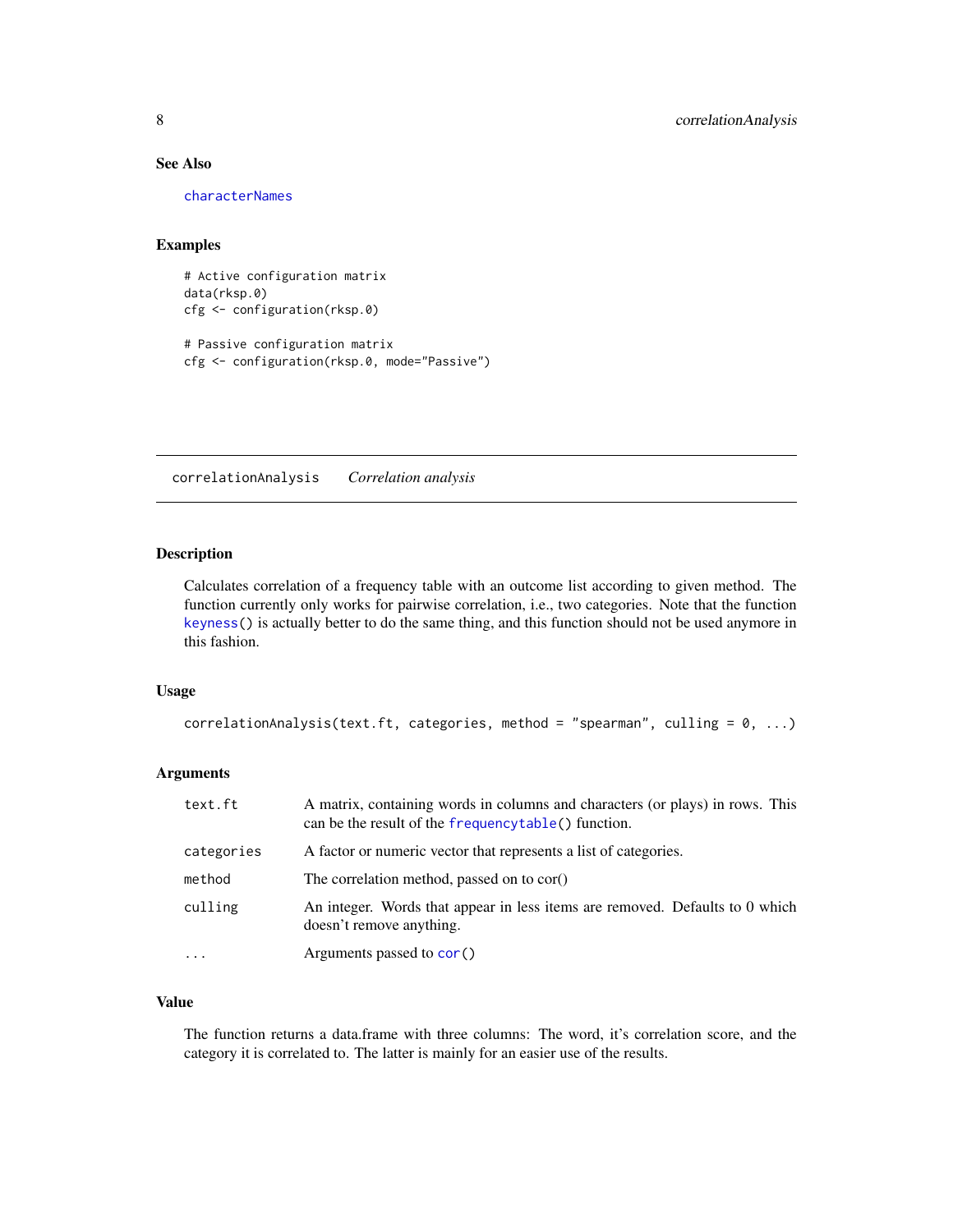#### <span id="page-8-0"></span>data and the set of the set of the set of the set of the set of the set of the set of the set of the set of the set of the set of the set of the set of the set of the set of the set of the set of the set of the set of the

#### Examples

```
data(rksp.0)
ft <- frequencytable(rksp.0, byCharacter=TRUE)
g <- factor(c("m","m","m","m","f","m","m","m","f","m","m","f","m"))
rksp.0.cor <- correlationAnalysis(ft, g)
# to pre-filter by the total frequency of a word
ft <- frequencytable(rksp.0, byCharacter=TRUE)
ft \le ft[, colSums(ft) > 5]
correlationAnalysis(ft, g)
```
data *Data sets*

#### Description

rksp.0 represents the data set exported from Lessings Emilia Galotti, rjmw.0 is the one exported from Miss Sara Sampson (also written by Lessing). Please note that in both plays, special characters have been removed for technical reasons. The text is German, but all umlauts have been replaced by another character. This is only a restriction of the pre-packaged files.

#### Usage

rksp.0

rjmw.0

## Format

A list containing data.frames and data.table.

An object of class QDDrama (inherits from list) of length 6.

dictionaryStatistics *Dictionary Use*

#### Description

These methods retrieve count the number of occurrences of the words in the dictionaries, across different speakers and/or segments. The function dictionaryStatistics() calculates statistics for dictionaries with multiple entries, dictionaryStatisticsSingle() only for a single word list.

Extract the number part from a QDDictionaryStatistics table as a matrix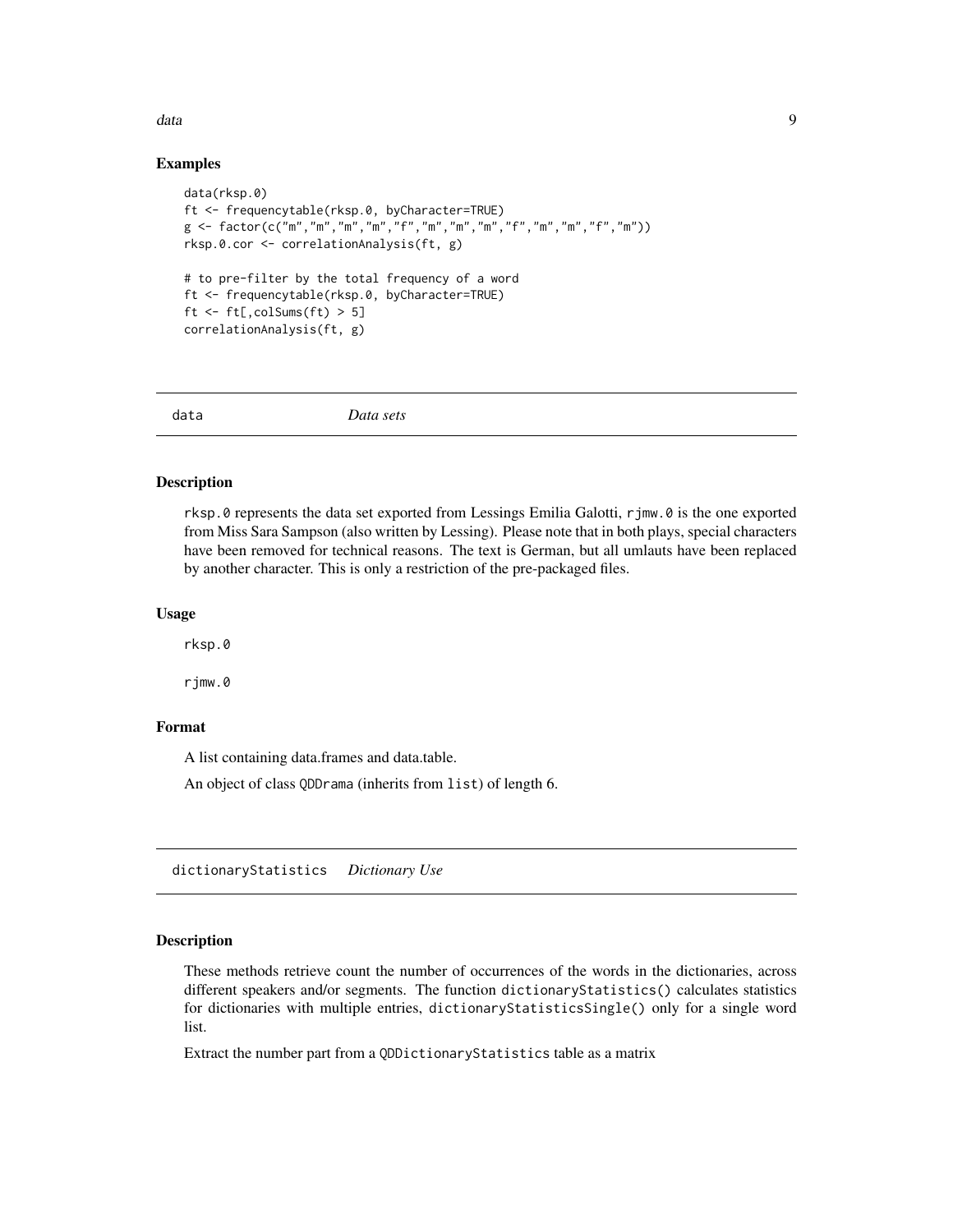## Usage

```
dictionaryStatistics(
  drama,
  fields = DramaAnalysis::base_dictionary[fieldnames],
  fieldnames = c("Liebe"),
  segment = c("Drama", "Act", "Scene"),
  normalizeByCharacter = FALSE,
  normalizeByField = FALSE,
 byCharacter = TRUE,
  column = "Token.lemma",
  ci = TRUE)
dictionaryStatisticsSingle(
  drama,
  wordfield = c(),
  segment = c("Drama", "Act", "Scene"),
  normalizeByCharacter = FALSE,
  normalizeByField = FALSE,
  byCharacter = TRUE,
  fieldNormalizer = length(wordfield),
 column = "Token.lemma",
  ci = TRUE,colnames = NULL
\mathcal{L}## S3 method for class 'QDDictionaryStatistics'
```
## as.matrix $(x, \ldots)$

## Arguments

| drama                | A QDDrama object.                                                                                                                                    |  |
|----------------------|------------------------------------------------------------------------------------------------------------------------------------------------------|--|
| fields               | A list of lists that contains the actual field names. By default, we load the<br>base_dictionary.                                                    |  |
| fieldnames           | A list of names for the dictionaries.                                                                                                                |  |
| segment              | The segment level that should be used. By default, the entire play will be used.<br>Possible values are "Drama" (default), "Act" or "Scene".         |  |
| normalizeByCharacter |                                                                                                                                                      |  |
|                      | Logical. Whether to normalize by character speech length.                                                                                            |  |
| normalizeByField     |                                                                                                                                                      |  |
|                      | Logical. Whether to normalize by dictionary size. You usually want this.                                                                             |  |
| byCharacter          | Logical, defaults to TRUE. If false, values will be calculated for the entire seg-<br>ment (play, act, or scene), and not for individual characters. |  |
| column               | The table column we apply the dictionary on. Should be either "Token.surface"<br>or "Token.lemma", the latter is the default.                        |  |
| сi                   | Whether to ignore case. Defaults to TRUE, <i>i.e.</i> , case is ignored.                                                                             |  |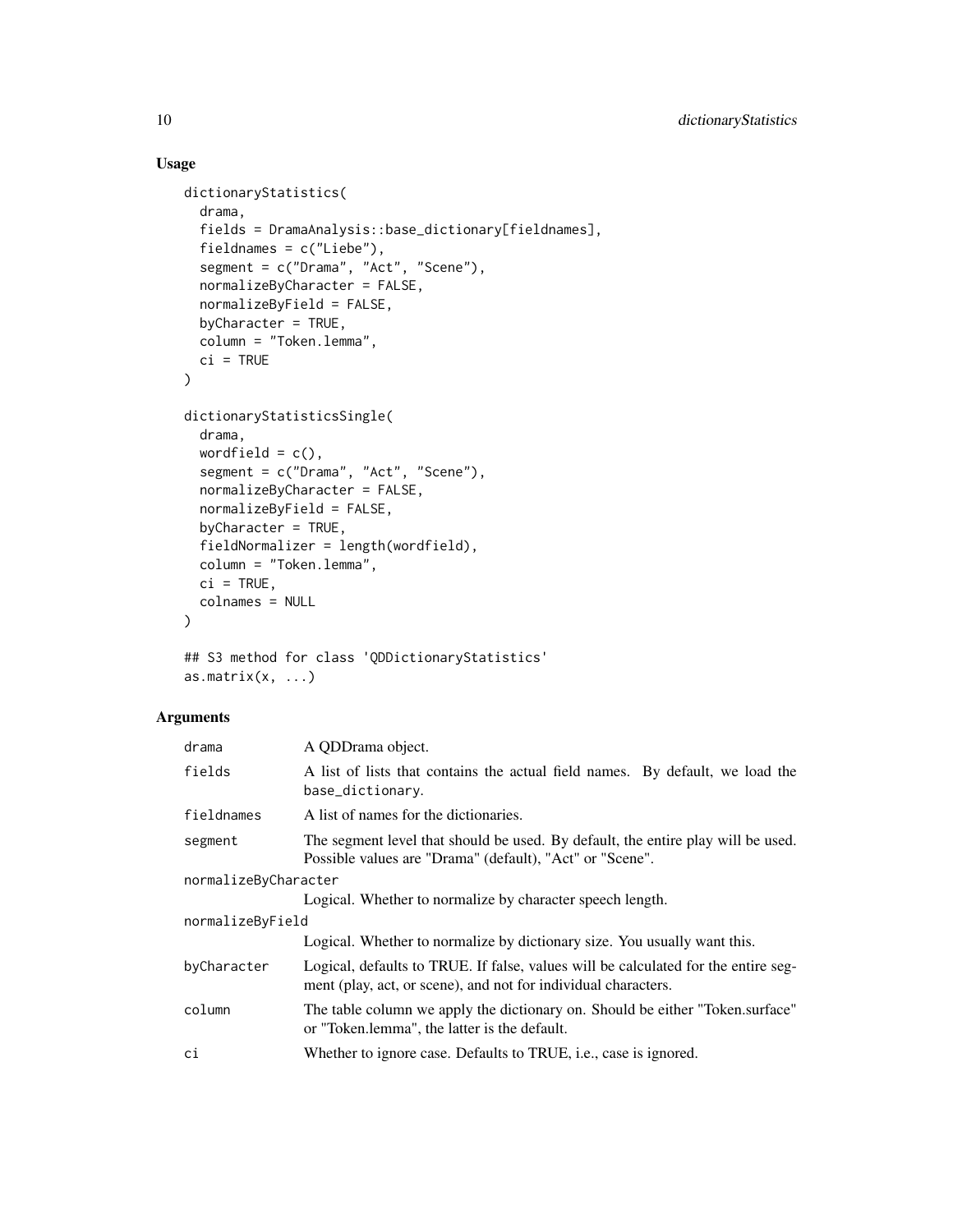#### <span id="page-10-0"></span>dramaNames 11

| wordfield       | A character vector containing the words or lemmas to be counted (only for<br>$\star$ Single-functions)                          |
|-----------------|---------------------------------------------------------------------------------------------------------------------------------|
| fieldNormalizer |                                                                                                                                 |
|                 | Defaults to the length of the wordfield. If normalize $ByField$ is given, the abso-<br>lute numbers are divided by this number. |
| colnames        | The column names to be used in the output table.                                                                                |
| $\mathsf{x}$    | An object of the type QDDictionaryStatistics, e.g., the output of dictionaryStatistics.                                         |
| $\cdots$        | All other parameters are passed to as matrix data frame().                                                                      |

## Value

A numeric matrix that contains the frequency with which a dictionary is present in a subset of tokens

## See Also

[loadFields](#page-19-1) [characterNames](#page-3-1)

## Examples

```
# Check multiple dictionary entries
data(rksp.0)
dstat <- dictionaryStatistics(rksp.0, fieldnames=c("Krieg","Familie"))
# Check a single dictionary entries
data(rksp.0)
fstat <- dictionaryStatisticsSingle(rksp.0, wordfield=c("der"))
mat <- as.matrix(dictionaryStatistics(rksp.0, fieldnames=c("Krieg","Familie")))
```
dramaNames *Format drama titles*

#### Description

Given a QDDrama object, this function generates a list of nicely formatted names, following the format string.

## Usage

```
dramaNames(x, ids = NULL, formatString = "%A: %T (%DM)", orderBy = "drama")
```
#### Arguments

|     | The ODDrama object                                                                  |
|-----|-------------------------------------------------------------------------------------|
| ids | If specified, should be a character vector of play ids (prefixed with corpus). Then |
|     | the return value only contains the plays in the vector and in the order specified.  |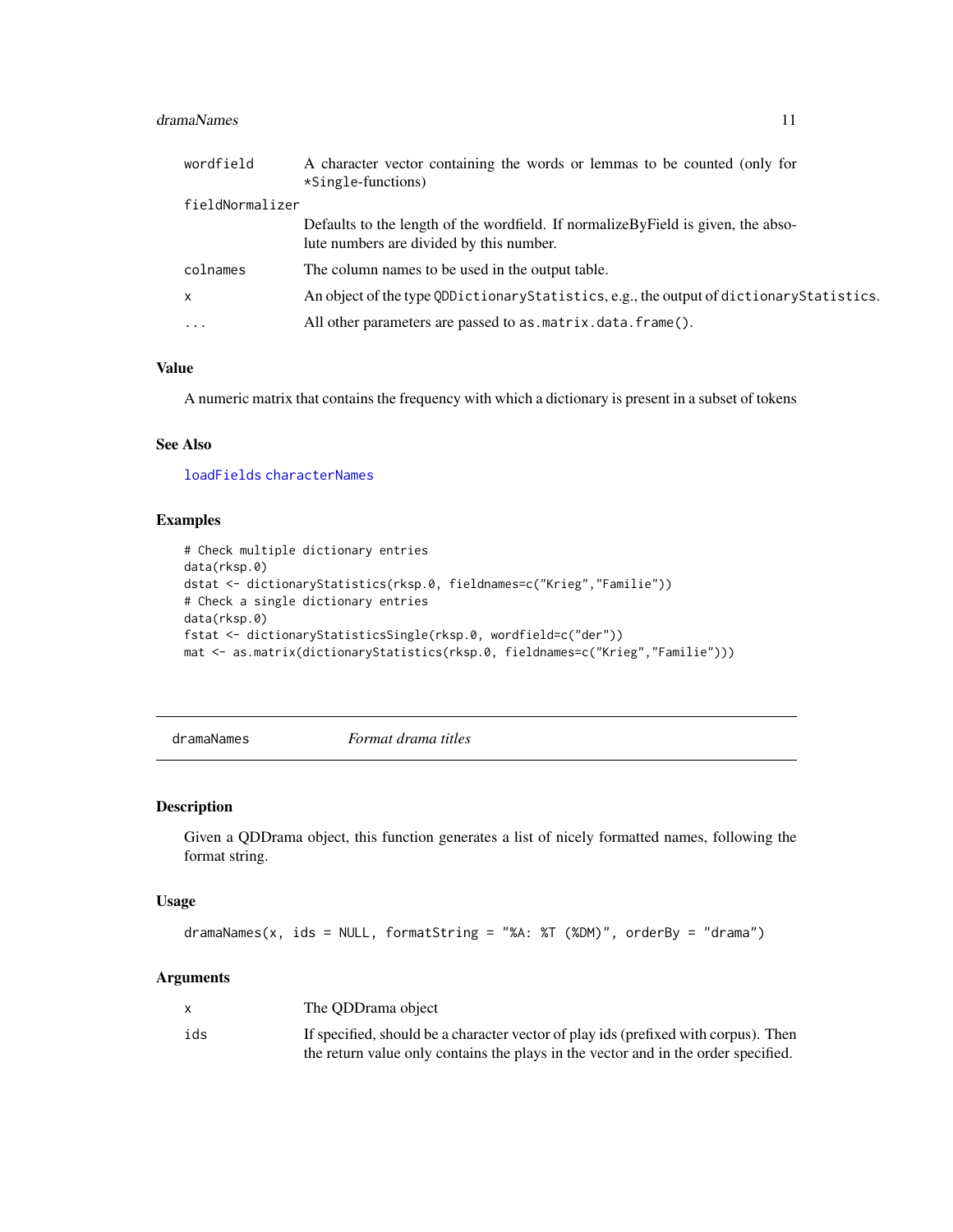<span id="page-11-0"></span>

| formatString | A character vector. Contains special symbols that are replaced by meta data<br>entries about the plays. The following symbols can be used: $-\%T$ : title of the<br>play - %A: Author name - %P: GND entry of the author (if known) - %DR, -<br>%DM: The minimal date - %L: The language - %I: The id - %C: The corpus<br>prefix |
|--------------|----------------------------------------------------------------------------------------------------------------------------------------------------------------------------------------------------------------------------------------------------------------------------------------------------------------------------------|
| orderBy      | The meta data key that the final list will be ordered by                                                                                                                                                                                                                                                                         |

## Value

Character vector of formatted drama names

|--|--|

## Description

ensureSuffix makes certain that a character vector ends in a given suffix

#### Usage

ensureSuffix(x, suffix)

## Arguments

| x      | The character vector |
|--------|----------------------|
| suffix | The suffix           |

#### Value

The input character vector with the desired suffix

filterByDictionary *Word frequencies*

## <span id="page-11-1"></span>Description

The function filterByDictionary() can be used to filter a matrix as produced by frequencytable() by the words in the given dictionary(/-ies).

The function frequencytable() generates a matrix of word frequencies by drama, act or scene and/or by character. The output of this function can be fed to stylo.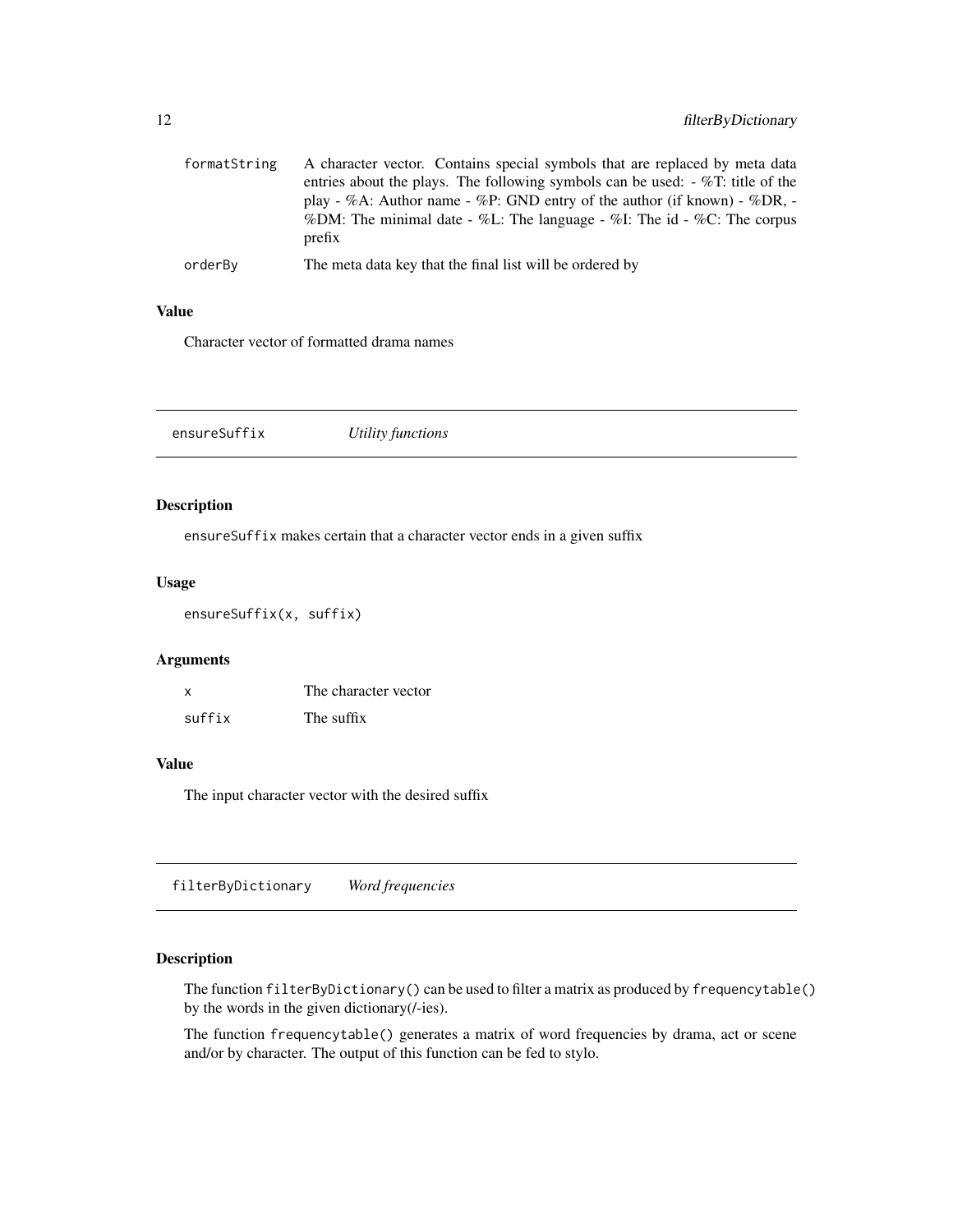## filterByDictionary 13

## Usage

```
filterByDictionary(
  ft,
 fields = DramaAnalysis::base_dictionary[fieldnames],
  fieldnames = c("Liebe")
\mathcal{L}frequencytable(
  drama,
  acceptedPOS = postags$de$words,
  column = "Token.lemma",
 byCharacter = FALSE,
  sep = "|",normalize = FALSE,
  sortResult = FALSE,
  segment = c("Drama", "Act", "Scene")
\lambda
```
## Arguments

| ft          | A matrix as produced by frequencytable().                                                                                                                                              |
|-------------|----------------------------------------------------------------------------------------------------------------------------------------------------------------------------------------|
| fields      | A list of lists that contains the actual field names. By default, we load the<br>base_dictionary (as in dictionary Statistics ()).                                                     |
| fieldnames  | A list of names for the dictionaries.                                                                                                                                                  |
| drama       | A QDDrama. May be covering multiple texts.                                                                                                                                             |
| acceptedPOS | A list of accepted pos tags. Words of all POS tags not in this list are filtered out.<br>Specify NULL or an empty list to include all words.                                           |
| column      | The column name we should use (should be either Token.surface or Token.lemma)                                                                                                          |
| byCharacter | Logical. Whether the count is by character or by text.                                                                                                                                 |
| sep         | The separation symbol that goes between drama name and character (if applica-<br>ble). Defaults to the pipe symbol.                                                                    |
| normalize   | Whether to normalize values or not. If set to TRUE, the values are normalized<br>by row sums.                                                                                          |
| sortResult  | Logical. If true, the columns with the highest sum are ordered left (i.e., fre-<br>quent words are visible first). If false, the columns are ordered alphabetically by<br>column name. |
| segment     | Character vector. Whether the count is by drama (default), act or scene                                                                                                                |

## Value

Matrix of word frequencies in the format words X segments

## See Also

stylo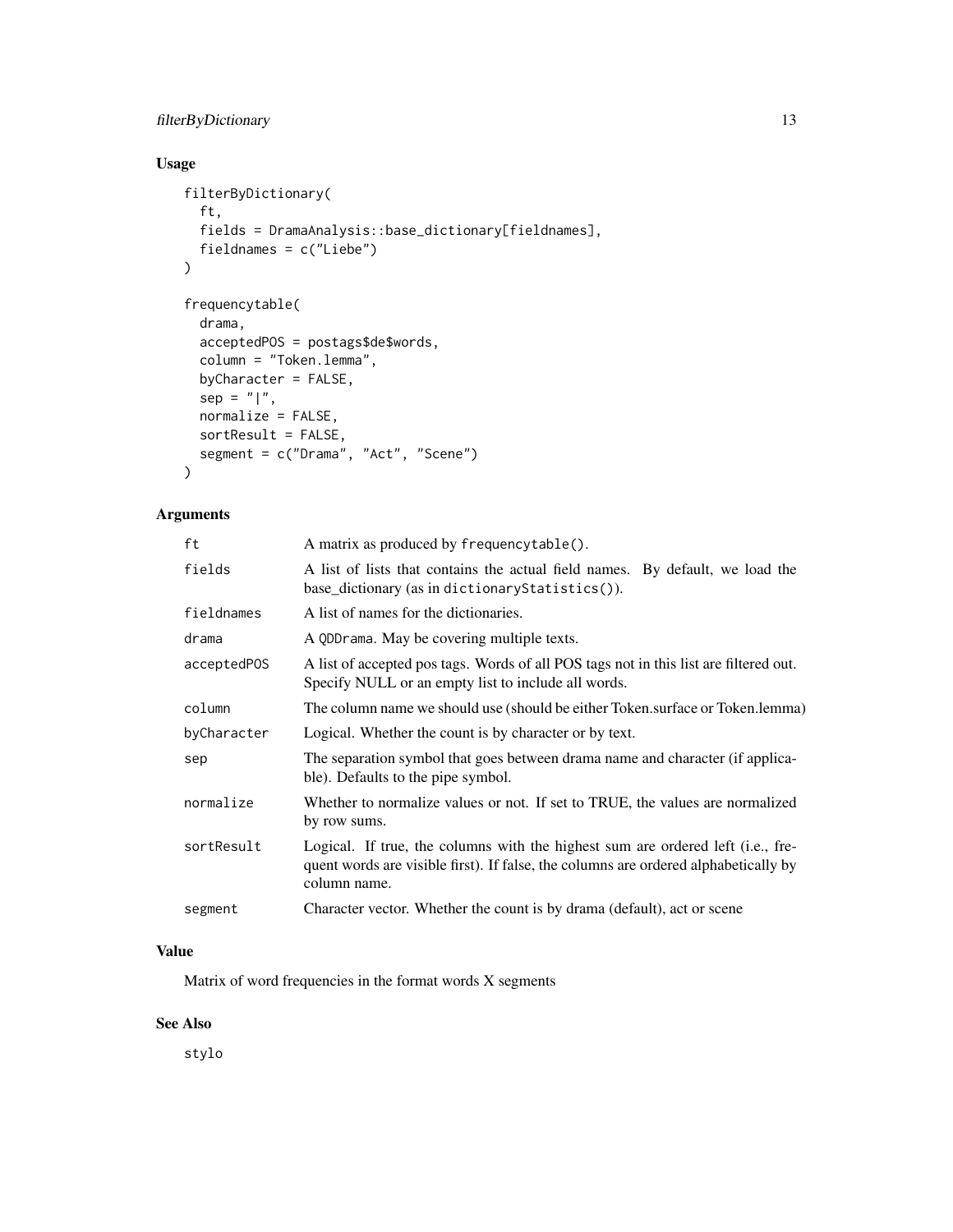## Examples

```
data(rksp.0)
ftable <- frequencytable(rksp.0,
                         byCharacter = TRUE)
filtered <- filterByDictionary(ftable,
                               fieldnames=c("Krieg", "Familie"))
data(rksp.0)
st <- frequencytable(rksp.0)
```
filterCharacters *Filter characters*

## Description

This function can be used to filter characters from all tables that contain a character column (and are of the class QDHasCharacter).

## Usage

```
filterCharacters(
  hasCharacter,
  drama,
 by = c("rank", "tokens", "name"),
  n = ifelse(by == "tokens", 500, ifelse(by == "rank", 10, c())\mathcal{L}
```
#### Arguments

| hasCharacter | The object we want to filter.                           |
|--------------|---------------------------------------------------------|
| drama        | The ODD rama object.                                    |
| by           | Character vector. Specifies the filter mechanism.       |
| n            | The threshold or a list of character names/ids to keep. |

#### Details

The function supports three filter mechanisms: The filter by rank sorts the characters according to the number of tokens they speak and *keeps* the top \$n\$ characters. The filter called tokens keeps all characters that speak \$n\$ or more tokens. The filter called name keeps the characters that are provided by name as a vector as n.

#### Value

The filtered QDHasCharacter object

<span id="page-13-0"></span>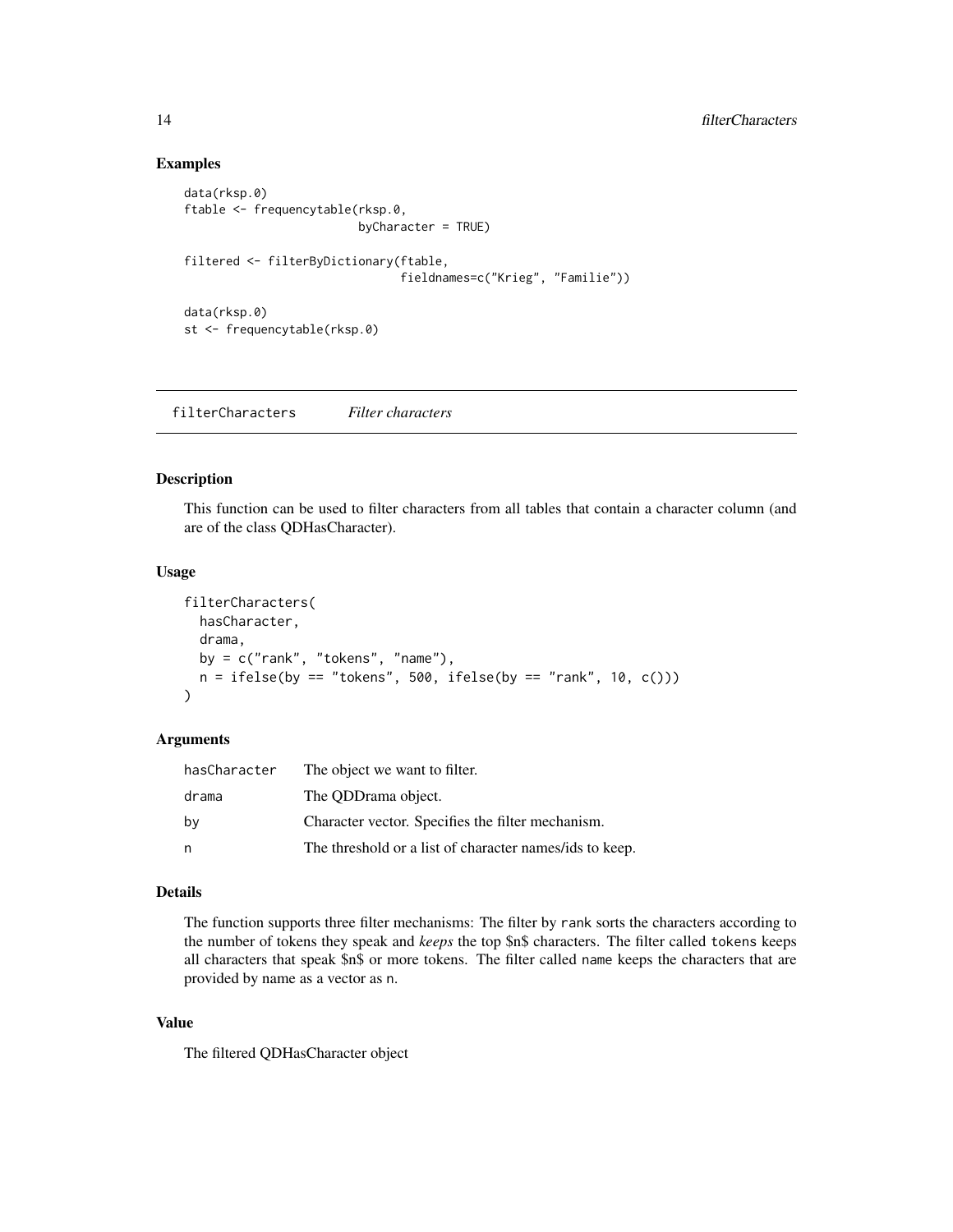## <span id="page-14-0"></span>installCollectionData 15

## Examples

```
data(rjmw.0)
dstat <- dictionaryStatistics(rjmw.0)
filterCharacters(dstat, rjmw.0, by="tokens", n=1000)
```
installCollectionData *Download and install collection data*

## Description

Function to download collection data (grouped texts) from github. Overwrites (!) the current collections.

#### Usage

```
installCollectionData(
 dataDirectory = getOption("qd.datadir"),
 branchOrCommit = "master",
 repository = "metadata",
 baseUrl = "https://github.com/quadrama/"
)
```
#### Arguments

| dataDirectory | The data directory in which collection and data files are stored          |
|---------------|---------------------------------------------------------------------------|
|               | branchOrCommit The git branch, commit id, or tag that we want to download |
| repository    | The repository                                                            |
| baseUrl       | The github user (or group)                                                |

#### Value

NULL

installData *Download preprocessed drama data*

## Description

This function downloads pre-processed dramatic texts via http and stores them locally in your data directory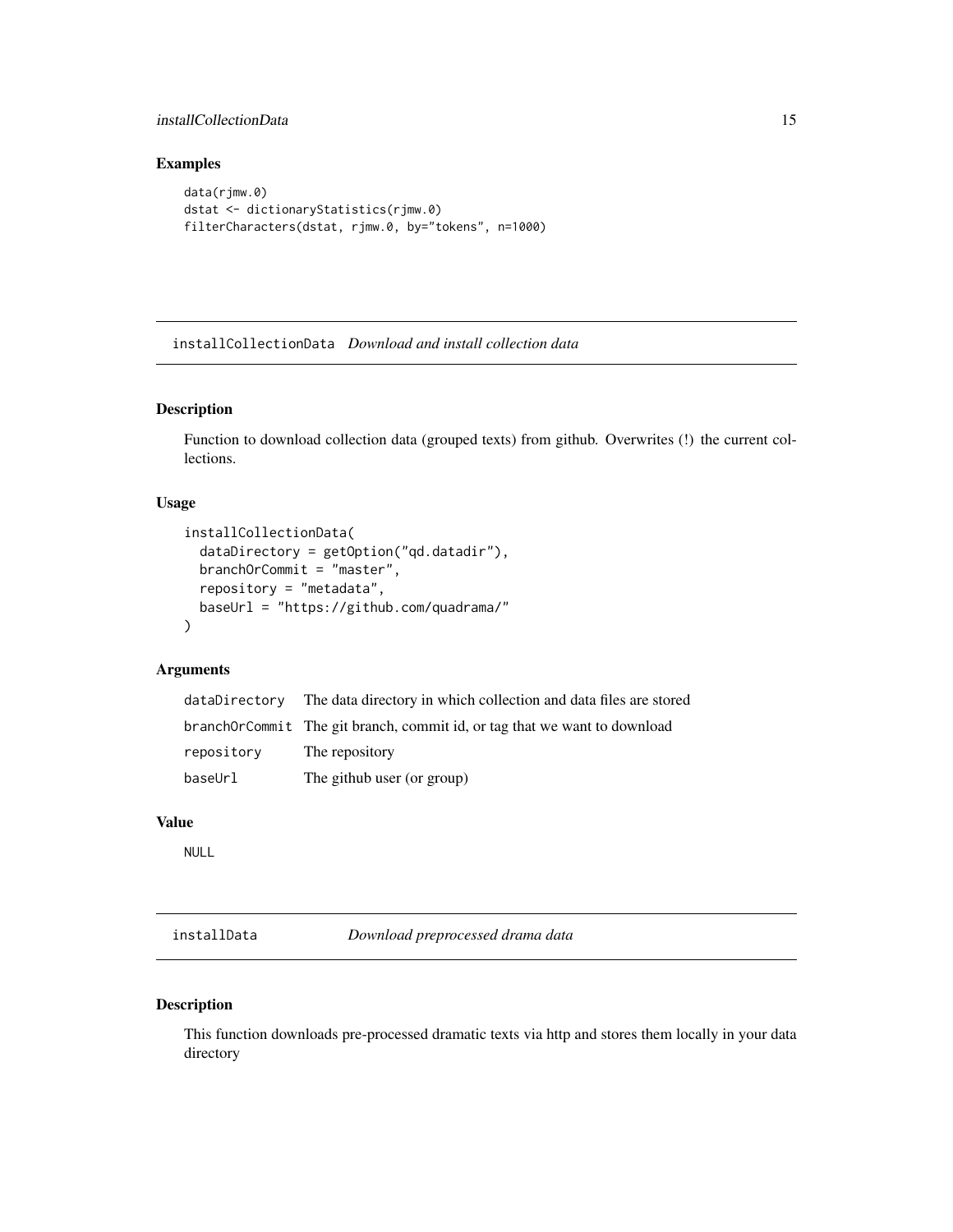## Usage

```
installData(
  dataSource = "tg",
  dataDirectory = getOption("qd.datadir"),
  downloadSource = "ims",
  removeZipFile = TRUE,
 baseUrl = "https://github.com/quadrama",
 remoteUrl = paste0(baseUrl, "/data_", dataSource, ".git")
)
```
## Arguments

| dataSource                     | Currently, only "tg" (textgrid) is supported                    |
|--------------------------------|-----------------------------------------------------------------|
| dataDirectory                  | The directory in which the data is to be stored                 |
| downloadSource No longer used. |                                                                 |
| removeZipFile No longer used.  |                                                                 |
| baseUrl                        | The remote repository owner (e.g., https://github.com/quadrama) |
| remoteUrl                      | The URL of the remote repository.                               |

## Value

NULL

isolateCharacterSpeech

*Isolate Character Speech*

## Description

isolateCharacterSpeech() isolates the speeches of individual characters and optionally saves them in separate text files.

## Usage

```
isolateCharacterSpeech(
  drama,
  segment = c("Drama", "Act", "Scene"),
 minTokenCount = 0,
 countPunctuation = TRUE,
 writeToFiles = TRUE,
 dir = getOption("qd.datadir")
\mathcal{E}
```
<span id="page-15-0"></span>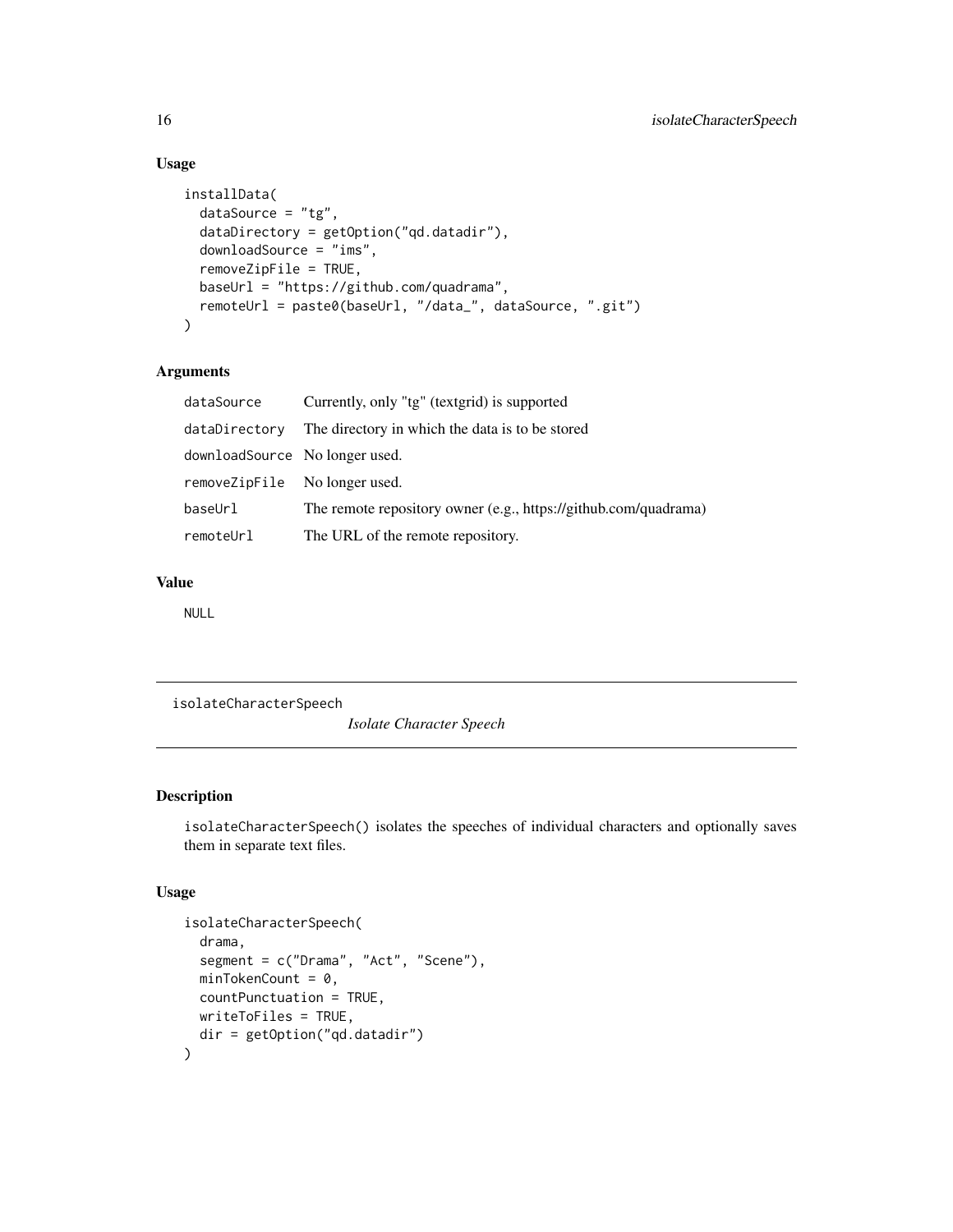#### <span id="page-16-0"></span>keyness and the set of the set of the set of the set of the set of the set of the set of the set of the set of the set of the set of the set of the set of the set of the set of the set of the set of the set of the set of t

#### Arguments

| drama            | A text (or multiple texts, as a QDD rama object)                                        |  |
|------------------|-----------------------------------------------------------------------------------------|--|
| segment          | "Drama", "Act", or "Scene". Determines on what segment-level the speech is<br>isolated. |  |
| minTokenCount    | The minimal token count for a speech to be considered (default $= 0$ )                  |  |
| countPunctuation |                                                                                         |  |
|                  | Whether to include punctuation in minTokenCount (default $= TRUE$ )                     |  |
| writeToFiles     | Whether to write each isolated speech into a new text file (default $= TRUE$ )          |  |
| dir              | The directory into which the files will be written (default $=$ data directory)         |  |

## Value

A named list of character vectors, each corresponding to character speeches as defined by segment

## Examples

```
data(rksp.0)
isolateCharacterSpeech(rksp.0, segment="Scene", writeToFiles=FALSE)
```
<span id="page-16-1"></span>keyness *Keywords*

## Description

Given a frequency table (with texts as rows and words as columns), this function calculates loglikelihood and log ratio of one set of rows against the other rows. The return value is a list containing scores for each word. If the method is loglikelihood, the returned scores are unsigned G2 values. To estimate the *direction* of the keyness, the log ratio is more informative. A nice introduction into log ratio can be found [here.](http://cass.lancs.ac.uk/log-ratio-an-informal-introduction/)

## Usage

```
keyness(
 ft,
 categories = c(1, rep(2, nrow(ft) - 1)),epsilon = 1e-100,
 siglevel = 0.05,
 method = c("loglikelihood", "logratio"),
 minimalFrequency = 10
)
```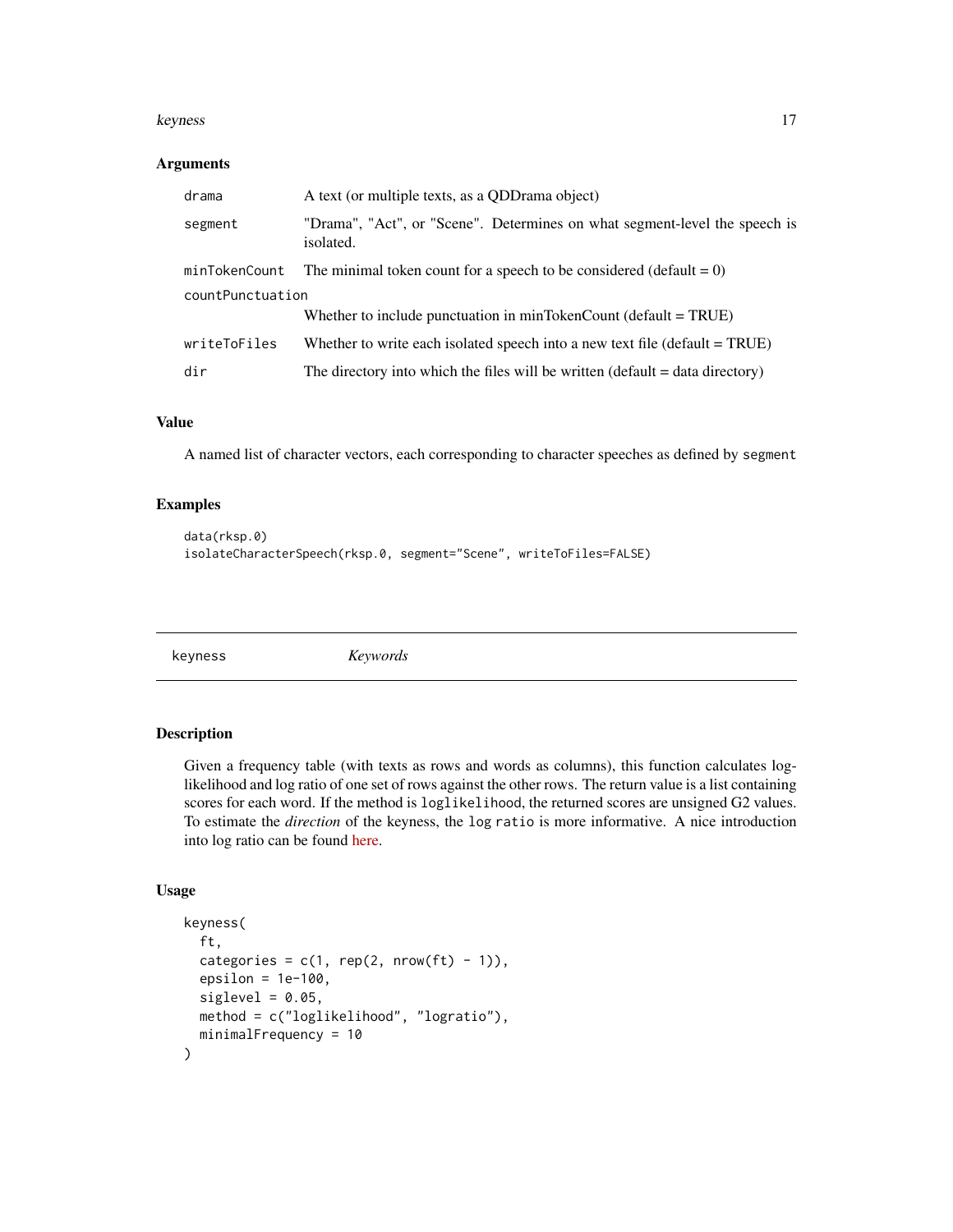#### Arguments

| ft               | The frequency table                                                              |  |
|------------------|----------------------------------------------------------------------------------|--|
| categories       | A factor or numeric vector that represents an assignment of categories.          |  |
| epsilon          | null values are replaced by this value, in order to avoid division by zero       |  |
| siglevel         | Return only the keywords above the significance level. Set to 1 to get all words |  |
| method           | Either "logratio" or "loglikelihood" (default)                                   |  |
| minimalFrequency |                                                                                  |  |
|                  | Words less frequent than this value are not considered at all                    |  |

#### Value

A list of keywords, sorted by their log-likelihood or log ratio value, calculated according to http://ucrel.lancs.ac.uk/llwizard.ht

## Examples

```
data("rksp.0")
ft <- frequencytable(rksp.0, byCharacter = TRUE, normalize = FALSE)
# Calculate log ratio for all words
genders <- factor(c("m", "m", "m", "m", "f", "m", "m", "m", "f", "m", "m", "f", "m"))
keywords <- keyness(ft, method = "logratio",
                    categories = genders,
                   minimalFrequency = 5)
# Remove words that are not significantly different
keywords <- keywords[names(keywords) %in% names(keyness(ft, siglevel = 0.01))]
```
loadAllInstalledIds *Installed texts*

#### Description

Returns a list of all ids that are installed

## Usage

```
loadAllInstalledIds(
  asDataFrame = FALSE,
  dataDirectory = getOption("qd.datadir")
\mathcal{L}
```
#### Arguments

| asDataFrame   | Logical value. Controls whether the return value is a list (with colon-joined ids) |
|---------------|------------------------------------------------------------------------------------|
|               | or a data. frame with two columns (corpus, drama)                                  |
| dataDirectory | The directory in which precompiled drama data is installed                         |

<span id="page-17-0"></span>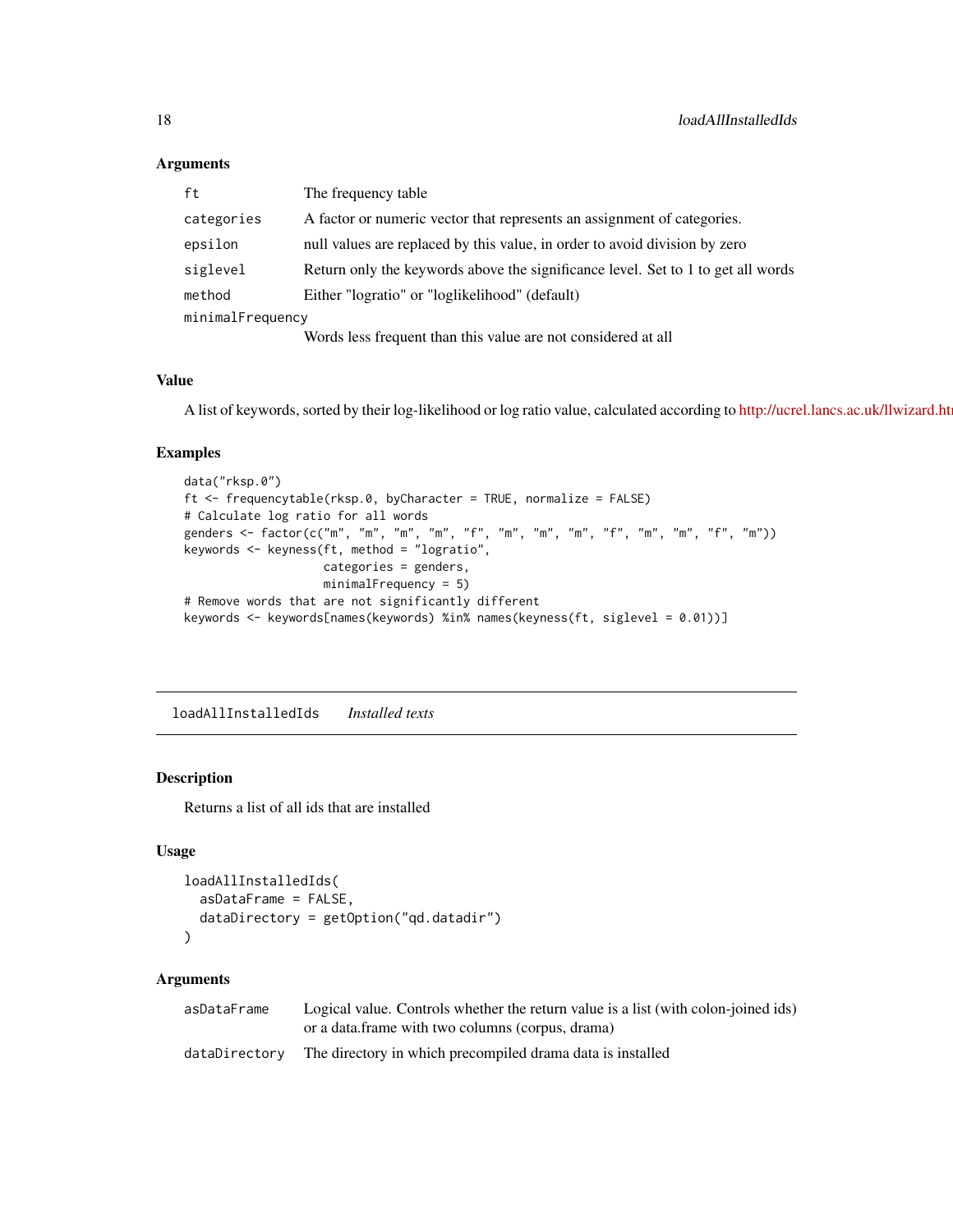## <span id="page-18-0"></span>loadCharacters 19

## Value

A character vector with all installed play ids

loadCharacters *Character data loading*

## Description

Loads a table of characters and meta data

#### Usage

```
loadCharacters(
  ids,
  defaultCollection = "tg",
  dataDirectory = getOption("qd.datadir")
)
```
## Arguments

| ids               | a list or vector of ids |
|-------------------|-------------------------|
| defaultCollection |                         |
|                   | the default collection  |
| dataDirectory     | the data directory      |

#### Value

A data.frame extracted from the CSV file about characters

loadDrama *Load drama*

## Description

This function loads one or more of the installed plays and returns them as a QDDrama object.

## Usage

```
loadDrama(ids, defaultCollection = "qd")
```
## Arguments

ids A vector of ids. defaultCollection

If the ids do not have a collection prefix, the defaultCollection prefix is applied.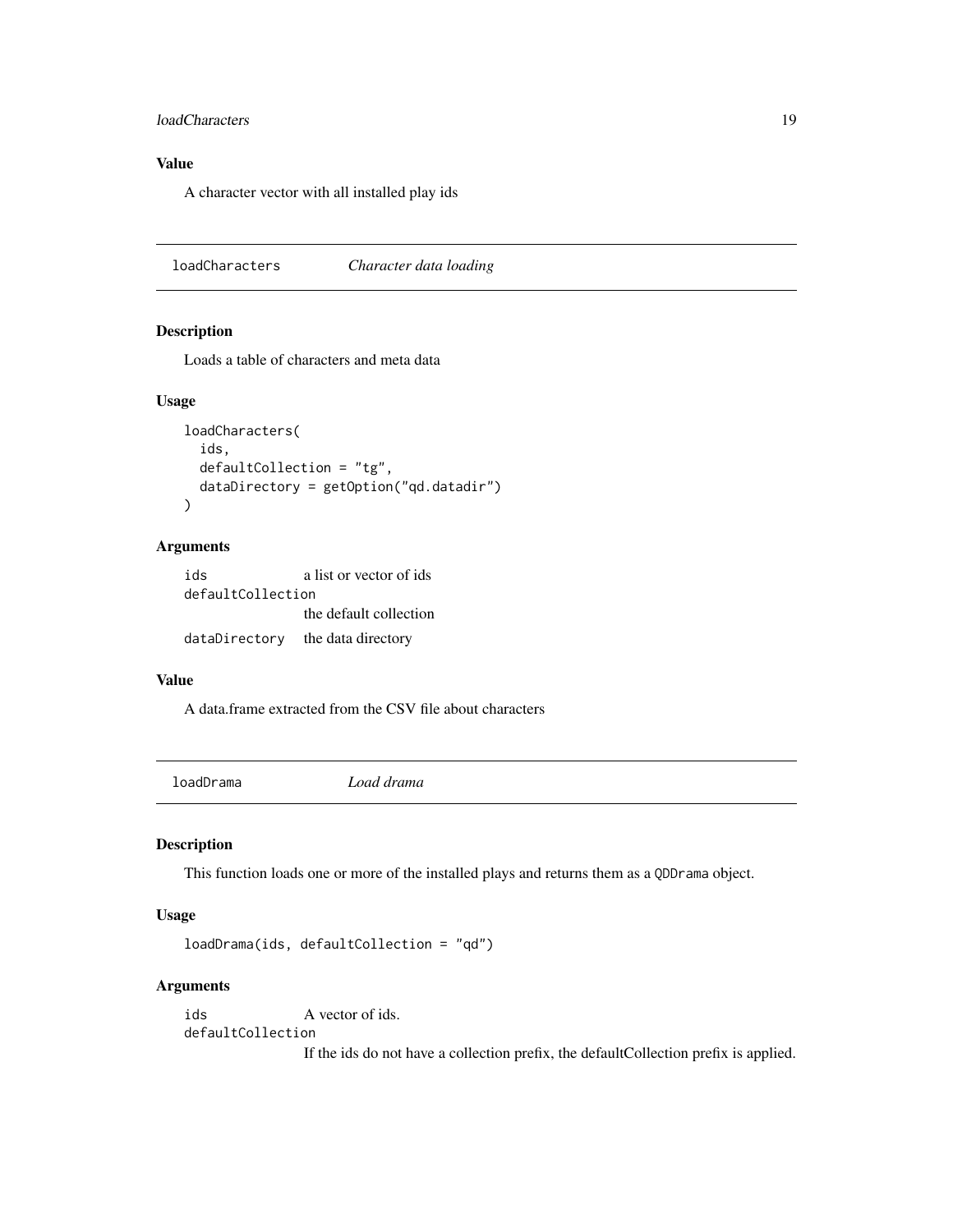#### <span id="page-19-0"></span>Value

The function returns a QDDrama object. This is essentially a list of data.tables, covering the different aspects (utterances, segments, characters, ...). If multiple ids have been supplied as arguments, the tables contain the information of multiple plays.

## Examples

```
# both are equivalent
## Not run:
installData("test")
d <- loadDrama(c("test:rksp.0", "test:rjmw.0"))
d <- loadDrama(c("rksp.0", "rjmw.0"), defaultCollection = "test")
## End(Not run)
```
loadDramaTEI *Load drama*

## Description

This function parses and loads one or more dramas in raw TEI format.

#### Usage

```
loadDramaTEI(filename)
```
#### Arguments

filename The filename of the drama to load (or a list thereof).

#### Value

The function returns an object of class QDDrama.

<span id="page-19-1"></span>loadFields *Dictionary Handling*

#### Description

loadFields() loads dictionaries that are available on the web as plain text files.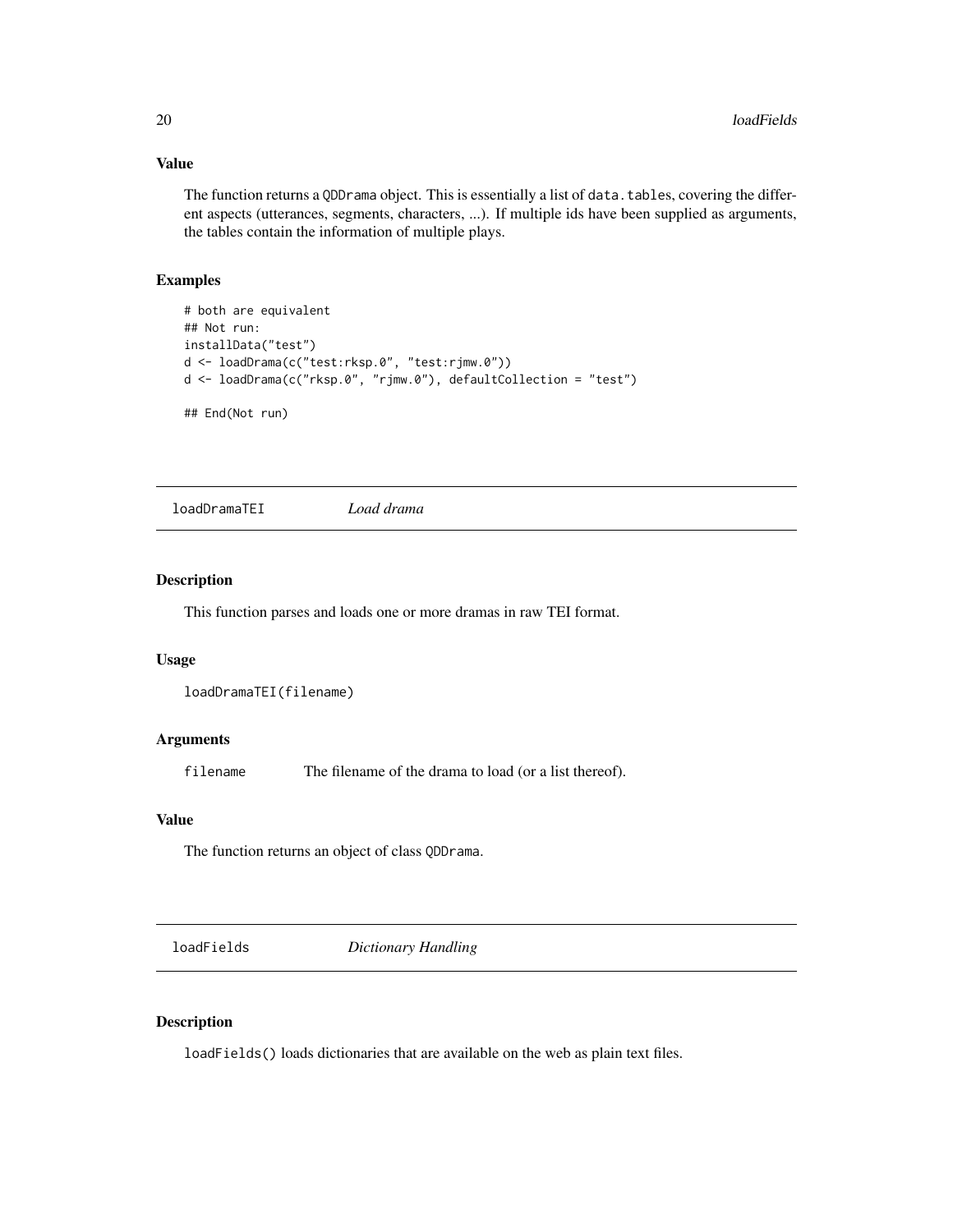#### <span id="page-20-0"></span>loadMeta 21

## Usage

```
loadFields(
  fieldnames = c("Liebe", "Familie"),
 baseurl = paste("https://raw.githubusercontent.com/quadrama/metadata/master",
    ensureSuffix(directory, fileSep), sep = fileSep),
  directory = "fields/",
  fileSuffix = ".txt",
 fileSep = "/"
)
```
#### Arguments

| fieldnames | A list of names for the dictionaries. It is expected that files with that name can<br>be found below the URL.              |
|------------|----------------------------------------------------------------------------------------------------------------------------|
| baseurl    | The base path delivering the dictionaries. Should end in a /, field names will be<br>appended and fed into read.csv $()$ . |
| directory  | The last component of the base url. Useful to retrieve enriched word fields from<br>metadata repo.                         |
| fileSuffix | The suffix for the dictionary files                                                                                        |
| fileSep    | The file separator used to construct the URL Can be overwritten to load local<br>dictionaries.                             |

## Value

A named list that holds the loaded dictionaries as character vectors.

#### File Format

Dictionary files should contain one word per line, with no comments or any other meta information. The entry name for the dictionary is given as the file name. It's therefore best if it does not contain special characters. The dictionary must be in UTF-8 encoding, and the file needs to end on .txt.

#### Examples

```
# retrieves word fields from github
fields <- loadFields(fieldnames=c("Liebe", "Familie", "Krieg"))
```
loadMeta *Load meta data*

#### Description

helper method to load meta data about dramatic texts (E.g., author, year). Does not load the texts, so it's much faster.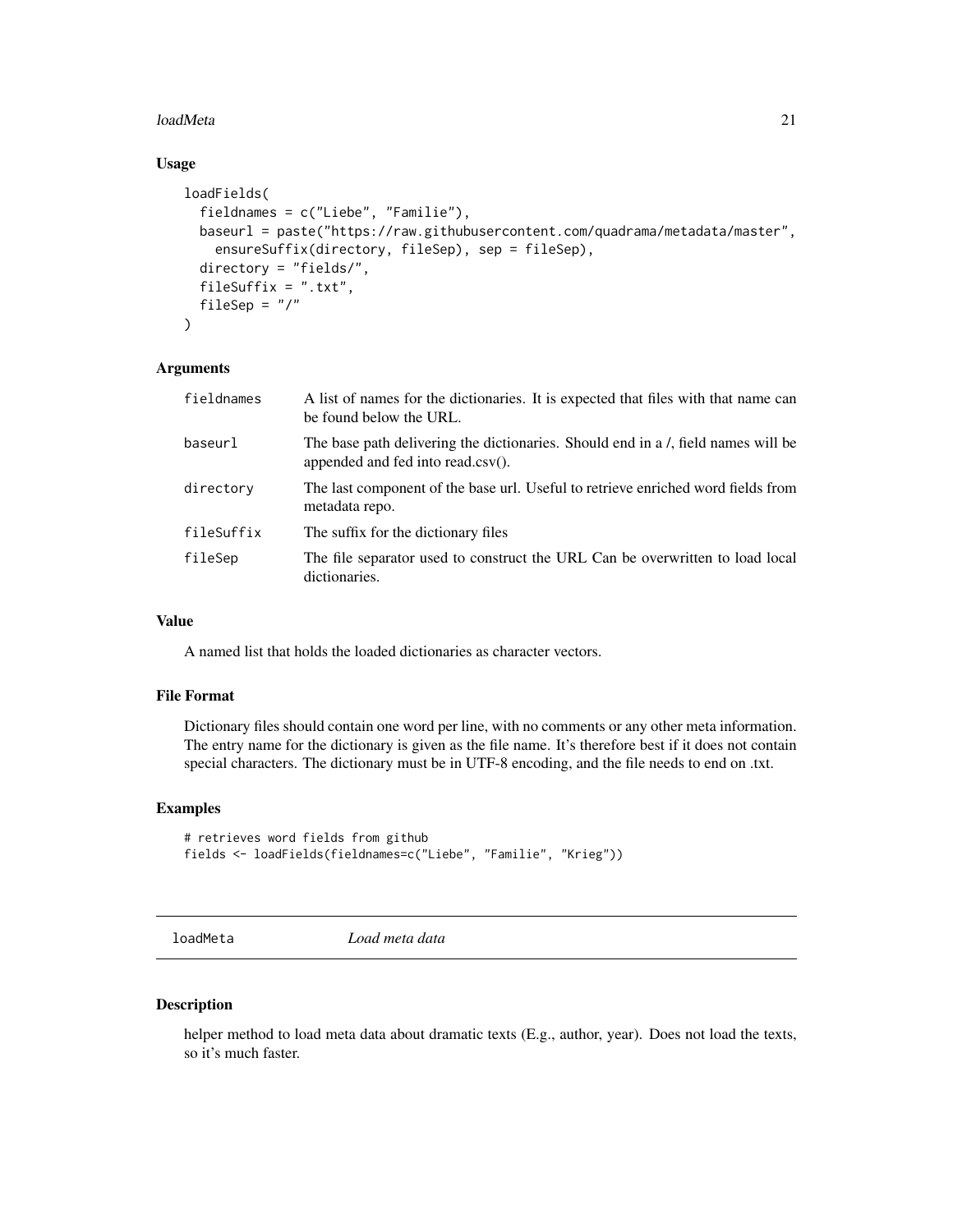## <span id="page-21-0"></span>Usage

loadMeta(ids)

## Arguments

ids A vector or list of drama ids

#### Value

a data frame

loadSet *Load Collections*

## Description

Function to load a set from collection files Can optionally set the set name as a genre in the returned table. loadSets() returns table of all defined collections (and the number of plays in each).

## Usage

loadSet(setName, addGenreColumn = FALSE)

loadSets()

## Arguments

| setName | A character vector. The name of the set(s) to retrieve.                                                                                                                              |
|---------|--------------------------------------------------------------------------------------------------------------------------------------------------------------------------------------|
|         | addGenreColumn Logical. Whether to set the Genre-column in the returned table to the set name.<br>If set to FALSE (default), a vector is returned. In this case, association to col- |
|         | lections is not returned. Otherwise, it's a data frame.                                                                                                                              |

## Value

A character vector with play ids that belong to the set.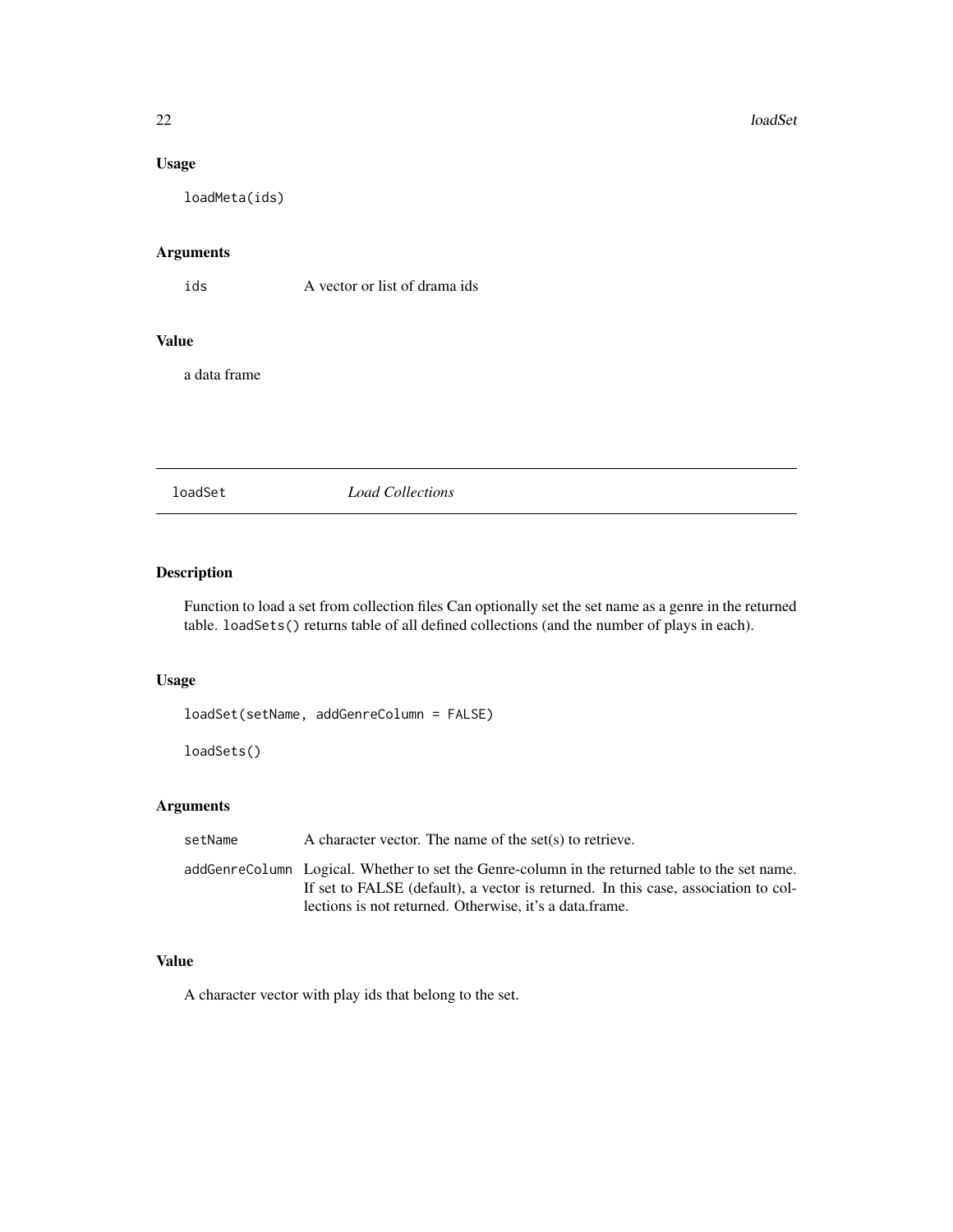<span id="page-22-0"></span>loadText *Load Text*

## Description

Load Text

## Usage

```
loadText(
  ids,
  includeTokens = FALSE,
  defaultCollection = "tg",
  unifyCharacterFactors = FALSE,
  variant = "UtterancesWithTokens"
)
```
#### Arguments

| ids                   | A vector containing drama ids to be downloaded                                                                                                     |  |
|-----------------------|----------------------------------------------------------------------------------------------------------------------------------------------------|--|
| includeTokens         | This argument has no meaning anymore. Tokens are always included.                                                                                  |  |
| defaultCollection     |                                                                                                                                                    |  |
|                       | The collection prefix is added if no prefix is found                                                                                               |  |
| unifyCharacterFactors |                                                                                                                                                    |  |
|                       | Logical value, defaults to TRUE. Controls whether columns representing char-<br>acters (i.e., Speaker.* and Mentioned.*) are sharing factor levels |  |
| variant               | The file variant to load                                                                                                                           |  |
|                       |                                                                                                                                                    |  |

#### Value

a data.frame that is also of class QDHasUtteranceBE.

mapPrefix *Replace corpus prefix*

## Description

This function can be used to replace corpus prefixes. If a list of play ids contains textgrid prefixes, for instance, this function can be used to map them onto GerDraCor prefixes. Please note that the function does *not* check whether the play actually exists in the corpus.

## Usage

mapPrefix(idList, map)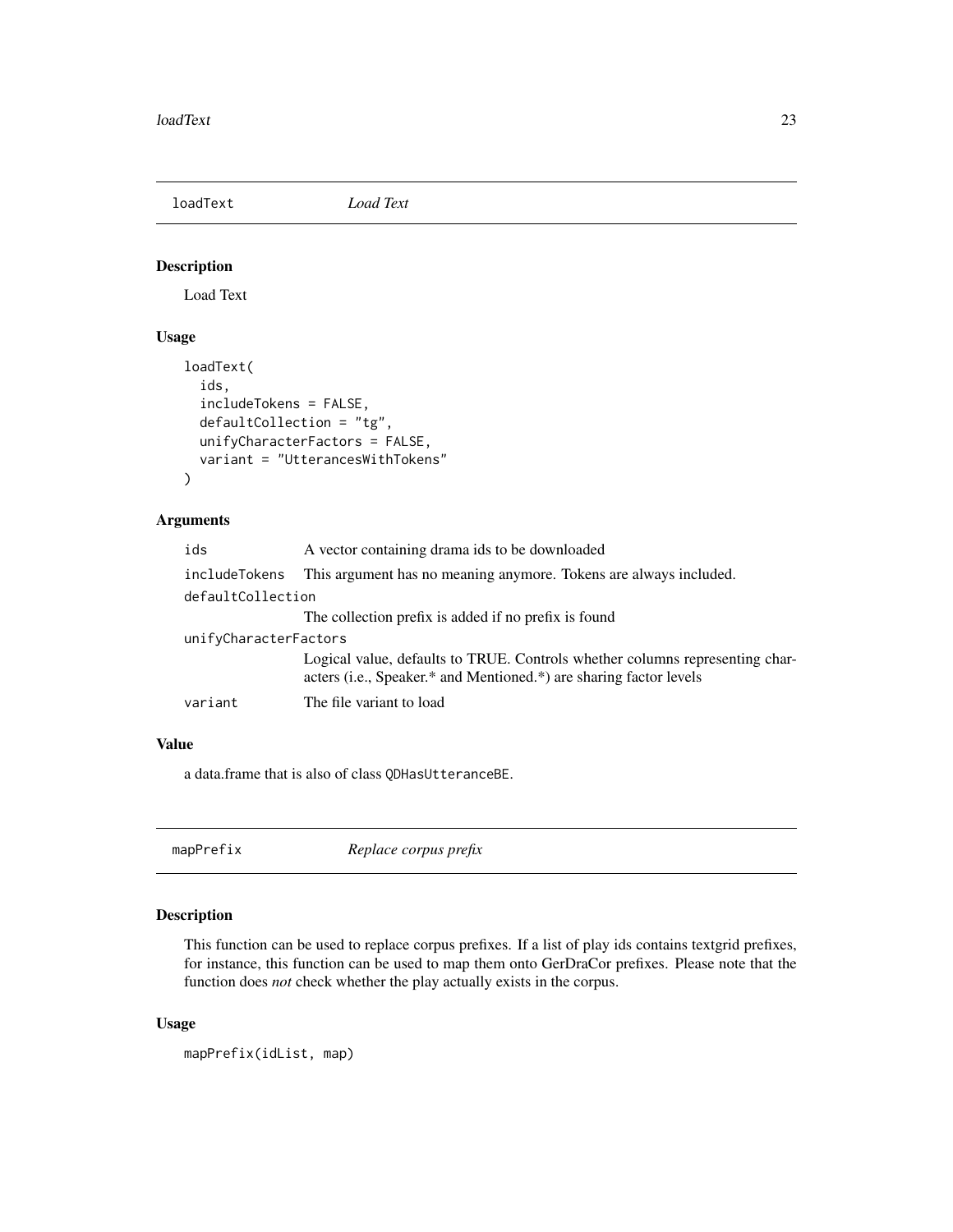## <span id="page-23-0"></span>Arguments

| idList | The list of ids in which we want to replace.                        |
|--------|---------------------------------------------------------------------|
| map    | A list containing the old prefix as name and the new one as values. |

## Value

The function returns a list of the same length of the input list, but with replaced play prefixes.

#### Examples

```
# returns c("corpus2:play1", "corpus2:play2")
mapPrefix(c("corpus1:play1", "corpus1:play2"), list(corpus1="corpus2"))
```
newCollection *Create or Extend a Collection*

#### Description

newCollection() can be used to create new collections or add dramas to existing collection files.

#### Usage

```
newCollection(
  drama,
  name = ifelse(inherits(drama, "QDDrama"), paste(unique(drama$meta$drama)),
    paste(drama, collapse = "_")),
  writeToFile = TRUE,
  dir = getOption("qd.collectionDirectory"),
  append = TRUE\overline{\phantom{a}}
```
## Arguments

| drama       | A text (or multiple texts, as data.frame or data.table), or a character vector con-<br>taining the drama IDs to be collected            |
|-------------|-----------------------------------------------------------------------------------------------------------------------------------------|
| name        | The name of the collection and its filename ( $default = concatenated$ drama $IDs$ )                                                    |
| writeToFile | $=$ Whether to write the collection to a file (default $=$ TRUE)                                                                        |
| dir         | The directory into which the collection file will be written (default = collection<br>directory)                                        |
| append      | Whether to extend the collection file if it already exists. If FALSE, the file will<br>be overwritten. $(\text{default} = \text{TRUE})$ |

## Value

The function returns the ids that belong to the collection as a character vector.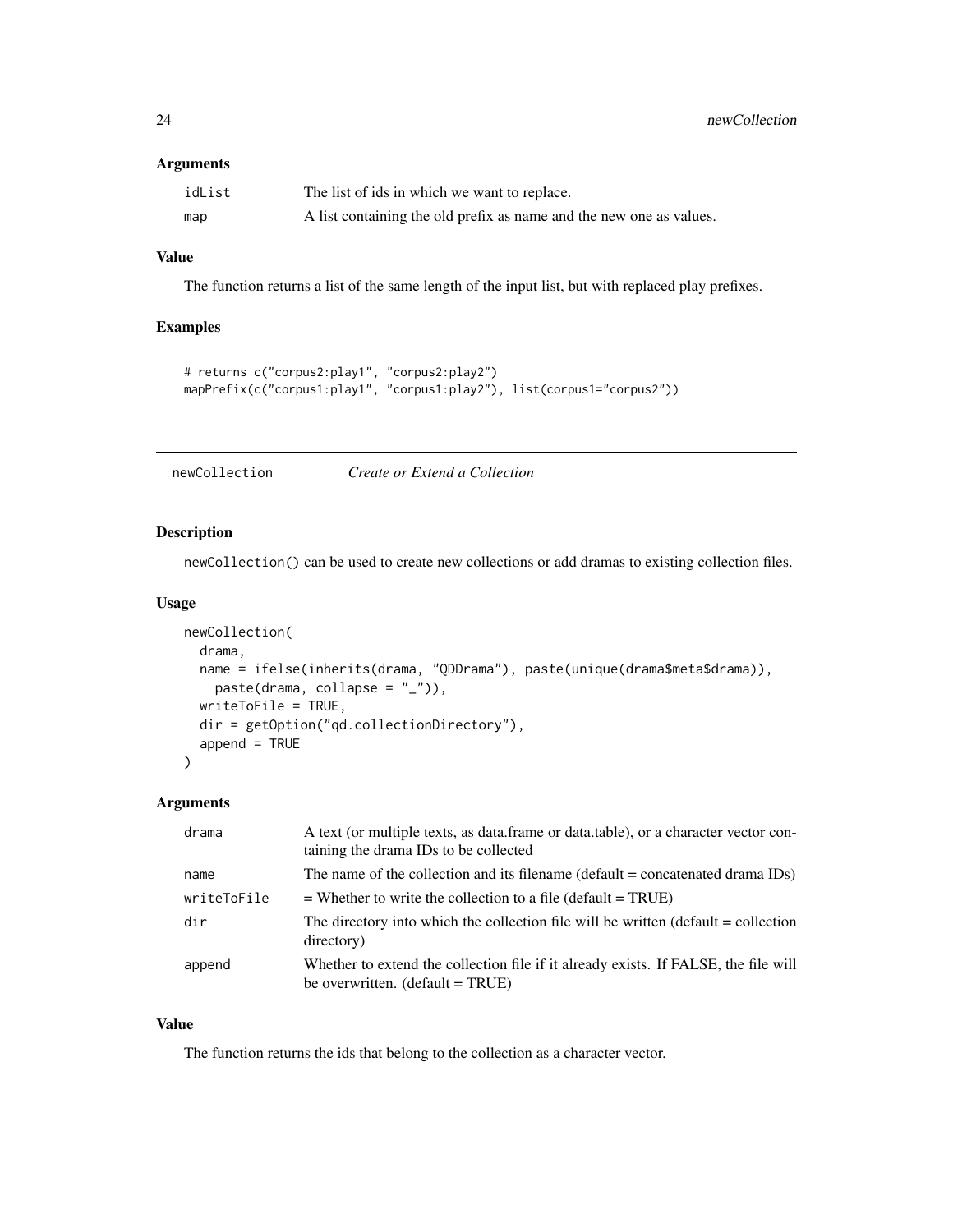## <span id="page-24-0"></span>numberOfPlays 25

#### Examples

```
t <- combine(rksp.0, rjmw.0)
newCollection(t, writeToFile=FALSE)
newCollection(c("rksp.0", "rjmw.0"), writeToFile=FALSE) # produces identical file
newCollection(c("a", "b"), name="rksp.0_rjmw.0", writeToFile=FALSE) # adds "a" and "b" to the file
```

```
numberOfPlays Number of plays
```
#### Description

The function numberOfPlays() determines how many different plays are contained in a single QDDrama object.

#### Usage

```
numberOfPlays(x)
```
## Arguments

x The QDDrama object

#### Value

An integer. The number of plays contained in the QDDrama object.

#### Examples

```
# returns 1
numberOfPlays(rksp.0)
# returns 2
numberOfPlays(combine(rksp.0, rjmw.0))
```
personnelExchange *Measuring Personnel Exchange over Boundaries*

## Description

There are multiple ways to quantify the number of characters that are exchanged over a scene or act boundary.

#### Usage

```
hamming(drama, variant = c("Trilcke", "Hamming", "NormalizedHamming"))
```
scenicDifference(drama, norm = length(unique(drama\$text\$Speaker.figure\_id)))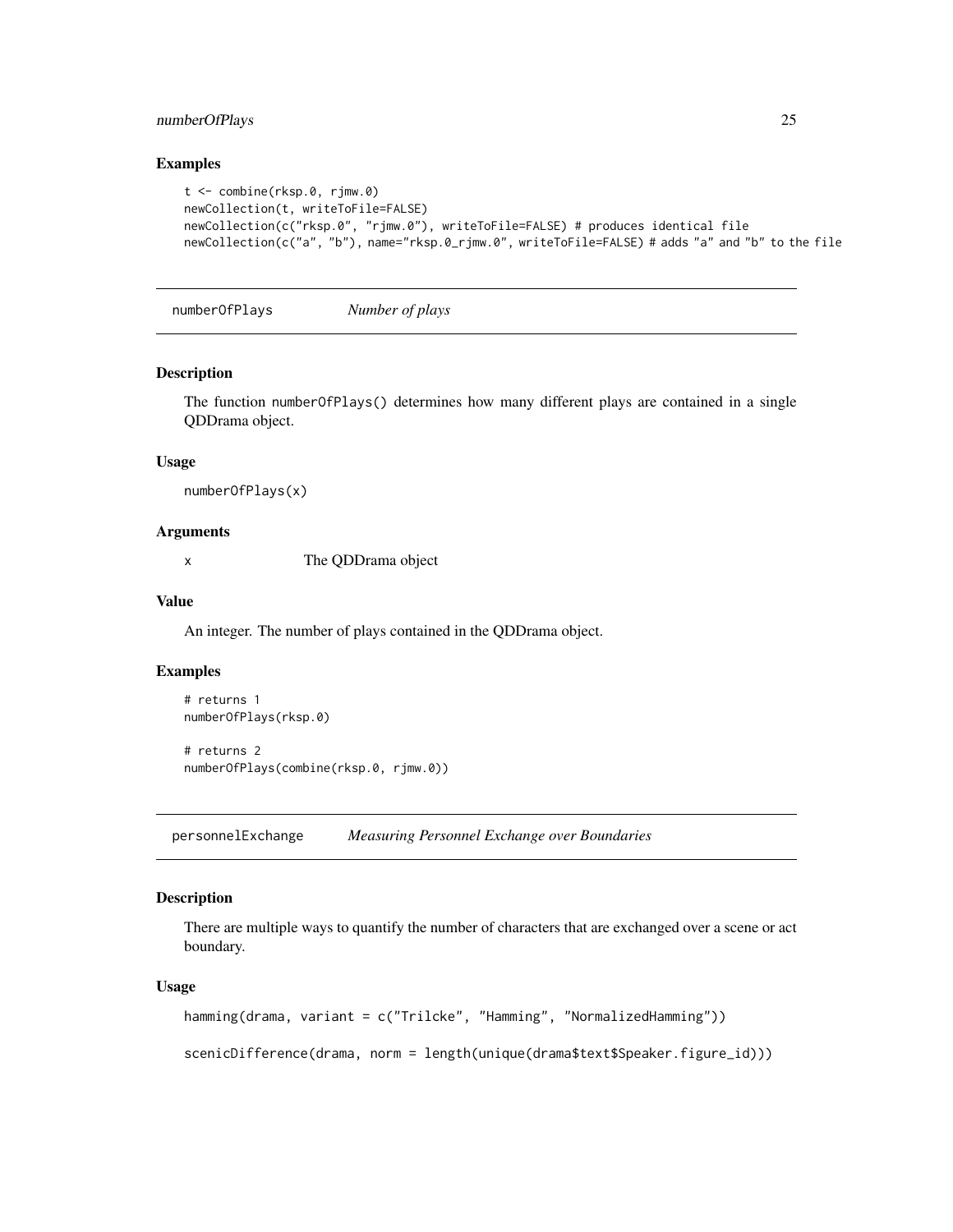#### <span id="page-25-0"></span>Arguments

| drama   | The ODDrama Object                                                                     |
|---------|----------------------------------------------------------------------------------------|
| variant | For hamming(), variants are "Trilcke" (default), "NormalizedHamming", and<br>"Hamming" |
| norm    | For scenicDifference(), specifies the normalization constant                           |

## Value

A QDHamming object, which is a list of values, one for each scene change. The values indicate the (potentially) normalized number of characters that are exchanged.

#### Examples

```
data(rksp.0)
dist_trilcke <- hamming(rksp.0)
dist_hamming <- hamming(rksp.0, variant = "Hamming")
dist_nhamming <- hamming(rksp.0, variant = "NormalizedHamming")
```
plot.QDHamming *Personnel Exchange*

#### Description

Uses the default scatterplot function to plot the personnel exchange in each scene.

#### Usage

```
## S3 method for class 'QDHamming'
plot(x, drama = NULL, xlab = "Scene", ylab = "Exchange after Scene", ...)
```
#### Arguments

| $\mathsf{x}$ | A numeric vector generated from the function                                                              |
|--------------|-----------------------------------------------------------------------------------------------------------|
| drama        | Optional QDDrama object. If present, act boundaries and correct scene labels<br>are included in the plot. |
| xlab         | A character vector that is used as x axis label. Defaults to "Scene".                                     |
| ylab         | A character vector that is used as y axis label. Defaults to "Exchange".                                  |
| $\ddotsc$    | Parameters passed to plot. default().                                                                     |

## Value

See plot.default().

## See Also

plot.default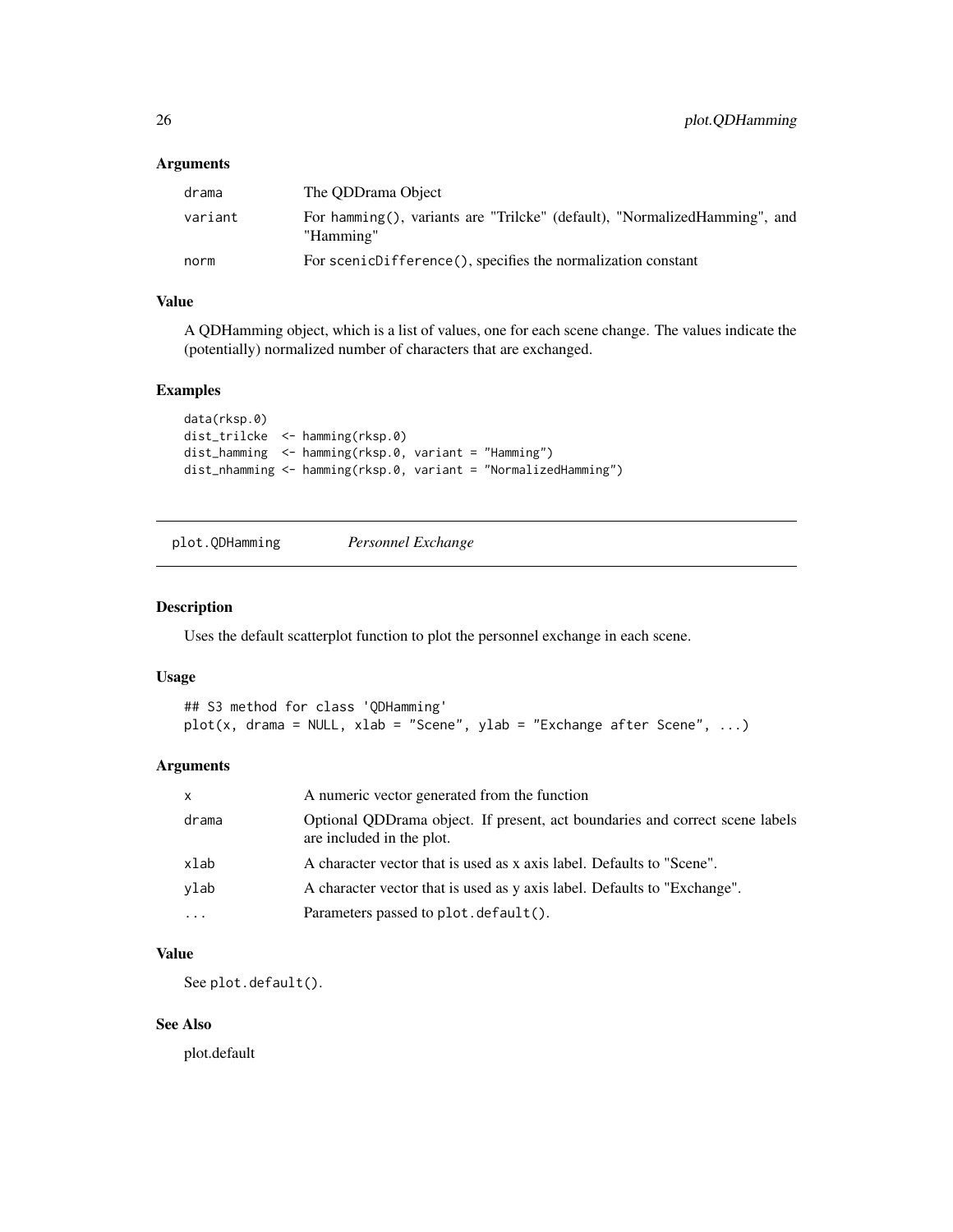## <span id="page-26-0"></span>Examples

```
data(rksp.0)
h <- hamming(rksp.0)
plot(h, drama=rksp.0)
```
plot.QDUtteranceStatistics *Utterance positions*

## Description

Uses the function stripchart to plot each utterance at their position, in a line representing the character. The dot is marked in the middle of each utterance. Might look weird if very long utterances are present.

## Usage

```
## S3 method for class 'QDUtteranceStatistics'
plot(x, drama = NULL, colors = qd.close, xlab = "Time", ...)
```
#### Arguments

| $\mathsf{x}$ | A table generated from the function                                                                        |
|--------------|------------------------------------------------------------------------------------------------------------|
| drama        | Optional QDDrama object. If present, segment boundaries are extracted from it<br>and included in the plot. |
| colors       | The colors to be used                                                                                      |
| xlab         | A character vector that is used as x axis label. Defaults to "Time".                                       |
|              | Parameters passed to stripchart().                                                                         |

## Value

See stripchart().

## See Also

stripchart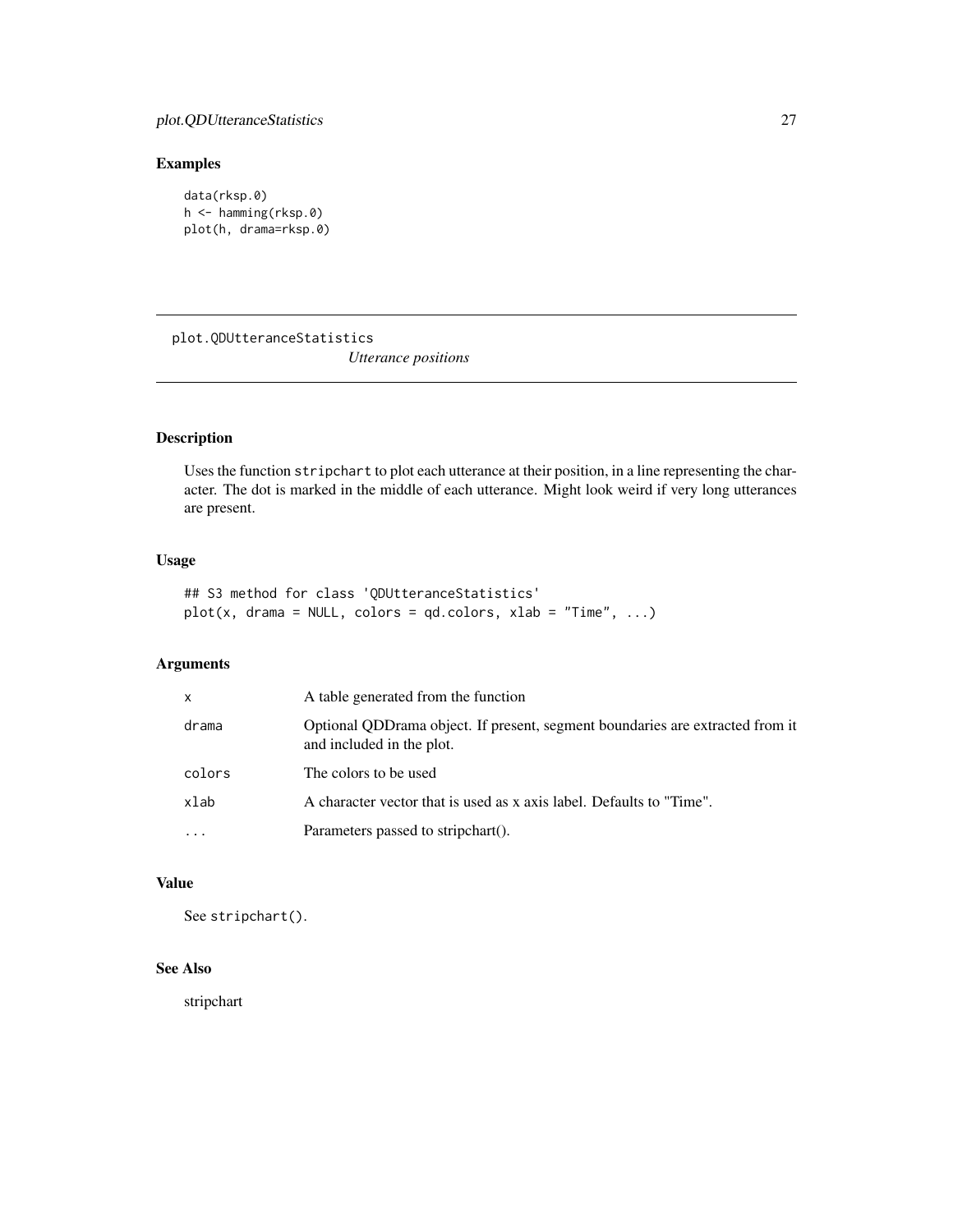<span id="page-27-0"></span>plotSpiderWebs *Spider-Webs*

#### Description

Generates spider-web like plot. Spider webs may look cool, but they are terrible to interpret. You should think of using a bar chart to represent the same information. *You have been warned.*

#### Usage

```
plotSpiderWebs(
  dstat,
  symbols = c(17, 16, 15, 4, 8),
  cglcol = "black",
  legend = TRUE,
  legend.cex = 0.7,
  legend.pos.x = "bottomright",
  legend.pos.y = NA,
  legend.horizontal = FALSE,
 pcol = qd.colors,
  ...
)
```
#### Arguments

| dstat             | A data frame containing data, e.g., output from dictionary Statistics() |
|-------------------|-------------------------------------------------------------------------|
| symbols           | Symbols to be used in the plot                                          |
| cglcol            | The color for the spider net                                            |
| legend            | Whether to print a legend                                               |
| legend.cex        | Scaling factor for legend                                               |
| legend.pos.x      | X position of legend                                                    |
| legend.pos.v      | Y position of legend                                                    |
| legend.horizontal |                                                                         |
|                   | Whether to print legend horizontally or vertically                      |
| pcol              | The line $color(s)$                                                     |
| .                 | Miscellaneous arguments to be given for radarchart().                   |
|                   |                                                                         |

#### Value

No value is returned.

#### Note

radar charts and spider web plots are dangerous, they can easily become misleading. They are in this package for historic reasons, but should not be used anymore.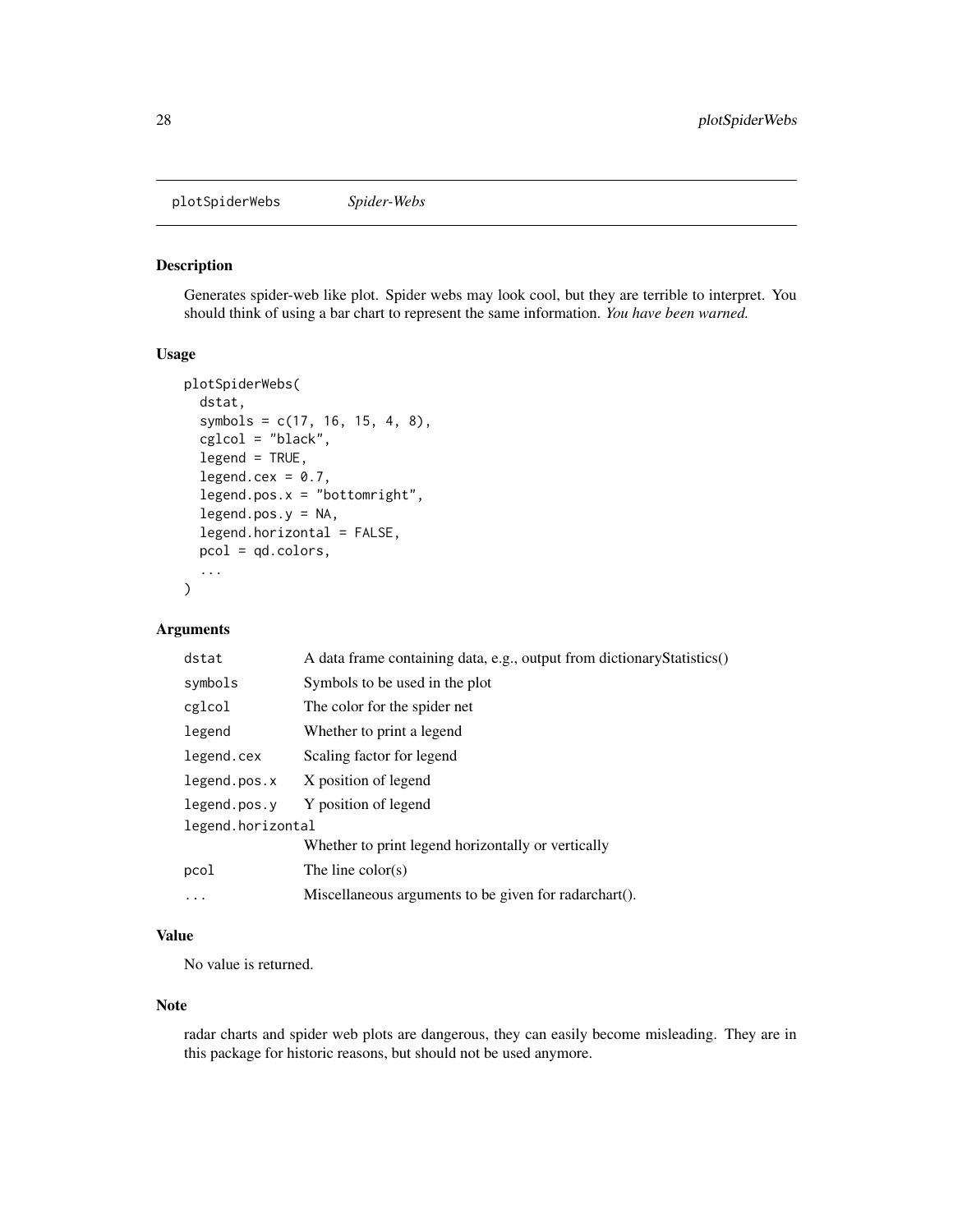#### <span id="page-28-0"></span>postags 29 and 2012 to 2012 the contract of the contract of the contract of the contract of the contract of the contract of the contract of the contract of the contract of the contract of the contract of the contract of th

#### Examples

```
data(rksp.0)
fnames <- c("Krieg", "Liebe", "Familie", "Ratio","Religion")
ds <- dictionaryStatistics(rksp.0, normalizeByField=TRUE,
                           fieldnames=fnames)
plotSpiderWebs(ds)
```
postags *Provides lists of groups of pos tags for various word classes.*

#### **Description**

Provides lists of groups of pos tags for various word classes.

#### Usage

postags

#### Format

An object of class list of length 1.

presence *Active and Passive Presence*

#### Description

This function should be called for a single text. It returns a data.frame with one row for each character in the play. The data.frame contains information about the number of scenes in which a character is actively speaking or passively mentions. Please note that the information about passive presence is derived from coreference resolved texts, which is a difficult task and not entirely reliable. The plays included in the package feature manually annotated coreferences (and thus, the presence is calculated on the basis of very well data).

#### Usage

presence(drama, passiveOnlyWhenNotActive = TRUE)

## Arguments

drama A single drama

passiveOnlyWhenNotActive

Logical. If true (default), passive presence is only counted if a character is not actively present in the scene.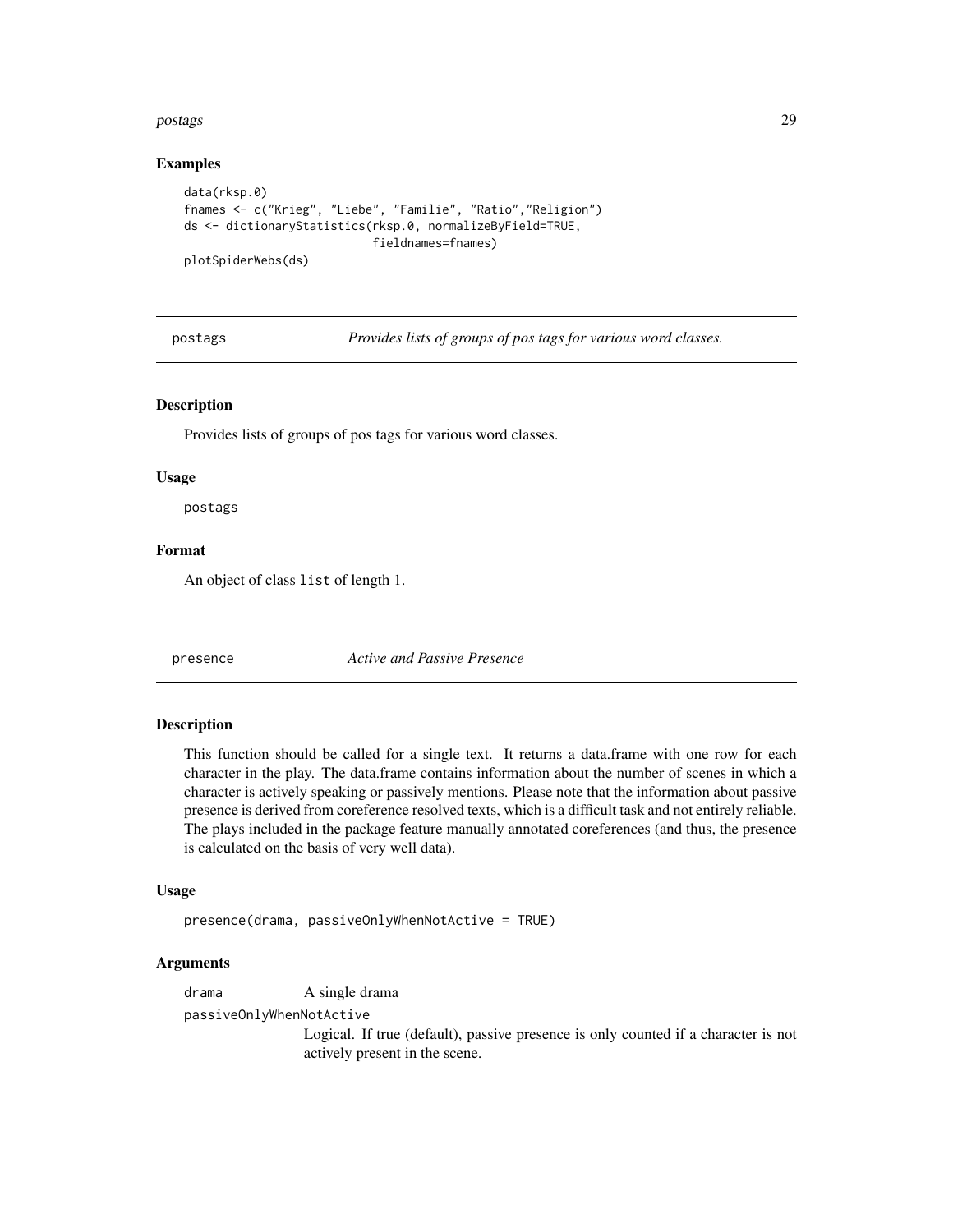#### <span id="page-29-0"></span>Value

QDHasCharacter, data.frame. Columns actives, passives and scenes show the absolute number of scenes in which a character is actively/passively present, or the total number of scenes in the play. The column presence is calculated as  $\frac{actives-passives}{scenes}$ .

#### Examples

data(rksp.0) presence(rksp.0)

qd.colors *QuaDramA colors*

## Description

color scheme to be used for QuaDramA plots Taken from http://google.github.io/palette.js/, tolrainbow, 10 colors

#### Usage

qd.colors

## Format

An object of class character of length 10.

report *Report*

#### Description

generates a report for a specific dramatic text

#### Usage

```
report(
  id = "test:rksp.0",of = file.path(getwd(), paste0(unlist(strsplit(id, ":", fixed = TRUE))[2], ".html")),
 type = c("Single", "Compare"),
  ...
\mathcal{L}
```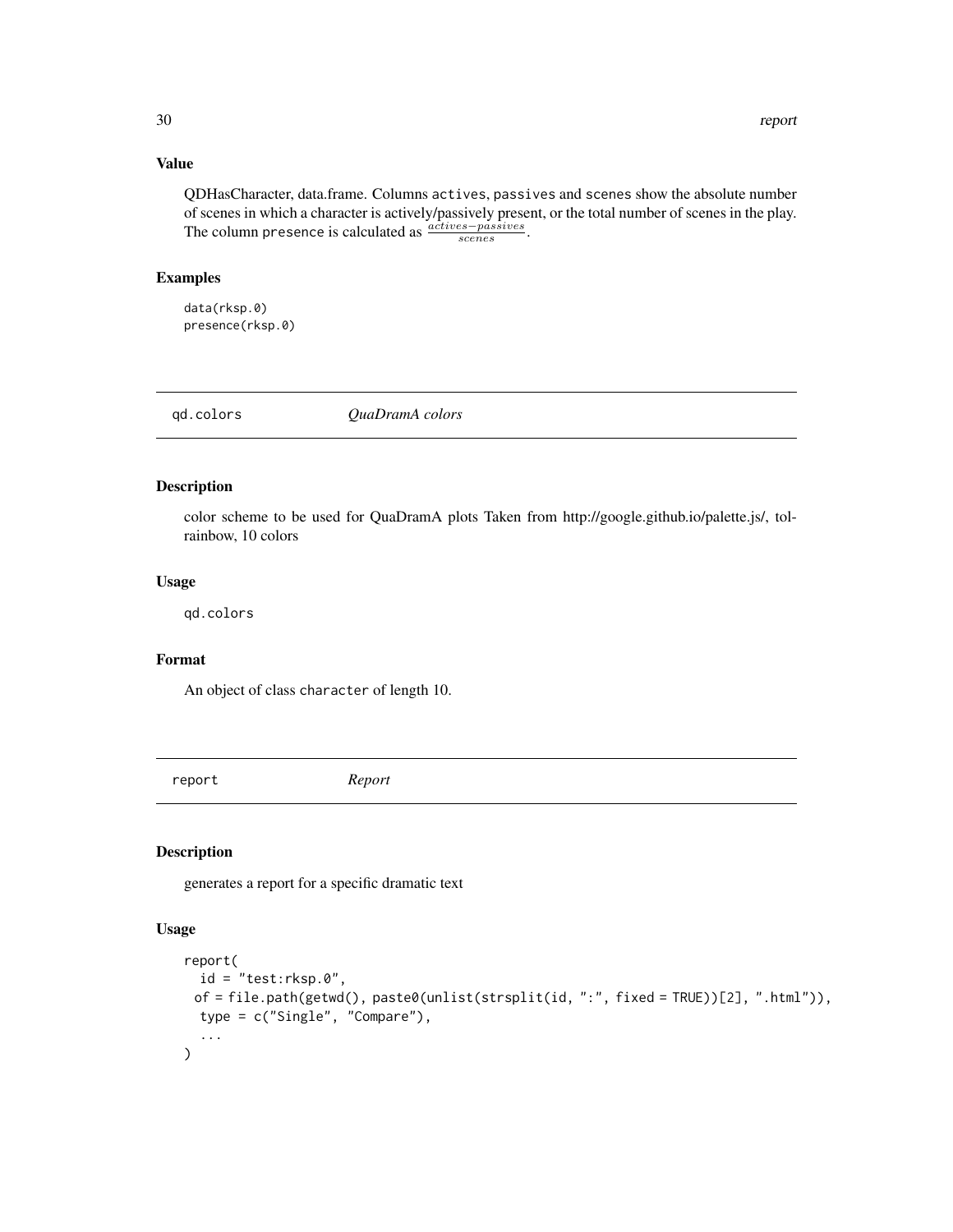#### <span id="page-30-0"></span>segment 31

#### Arguments

| id   | The id of the text or a list of ids                                                                                                                                                                                |
|------|--------------------------------------------------------------------------------------------------------------------------------------------------------------------------------------------------------------------|
| 0f   | The output file                                                                                                                                                                                                    |
| type | The type of the report. "Single" gives a report about a single play, while "Com-<br>pare" can be used to compare multiple editions of a play. Please note that the<br>"Compare" report is still under development. |
| .    | Arguments passed through to the rmarkdown document                                                                                                                                                                 |

## Value

The return value of [render](#page-0-0)

|--|--|--|--|--|--|

## Description

This function takes two tables and combines them. The first table is of the class QDHasUtteranceBE and contains text spans that are designated with begin and end character positions. The second table of class QDHasSegments contains information about acts and scenes in the play. This function is used internally in many other functions, but is exported because it might become useful.

## Usage

segment(hasUtteranceBE, hasSegments)

## Arguments

hasUtteranceBE Table with utterances hasSegments Table with segment info

#### Value

The function returns a data.table that has both the play segmentation and the token data in it.

## Examples

```
data(rksp.0)
segmentedText <- segment(rksp.0$text, rksp.0$segments)
```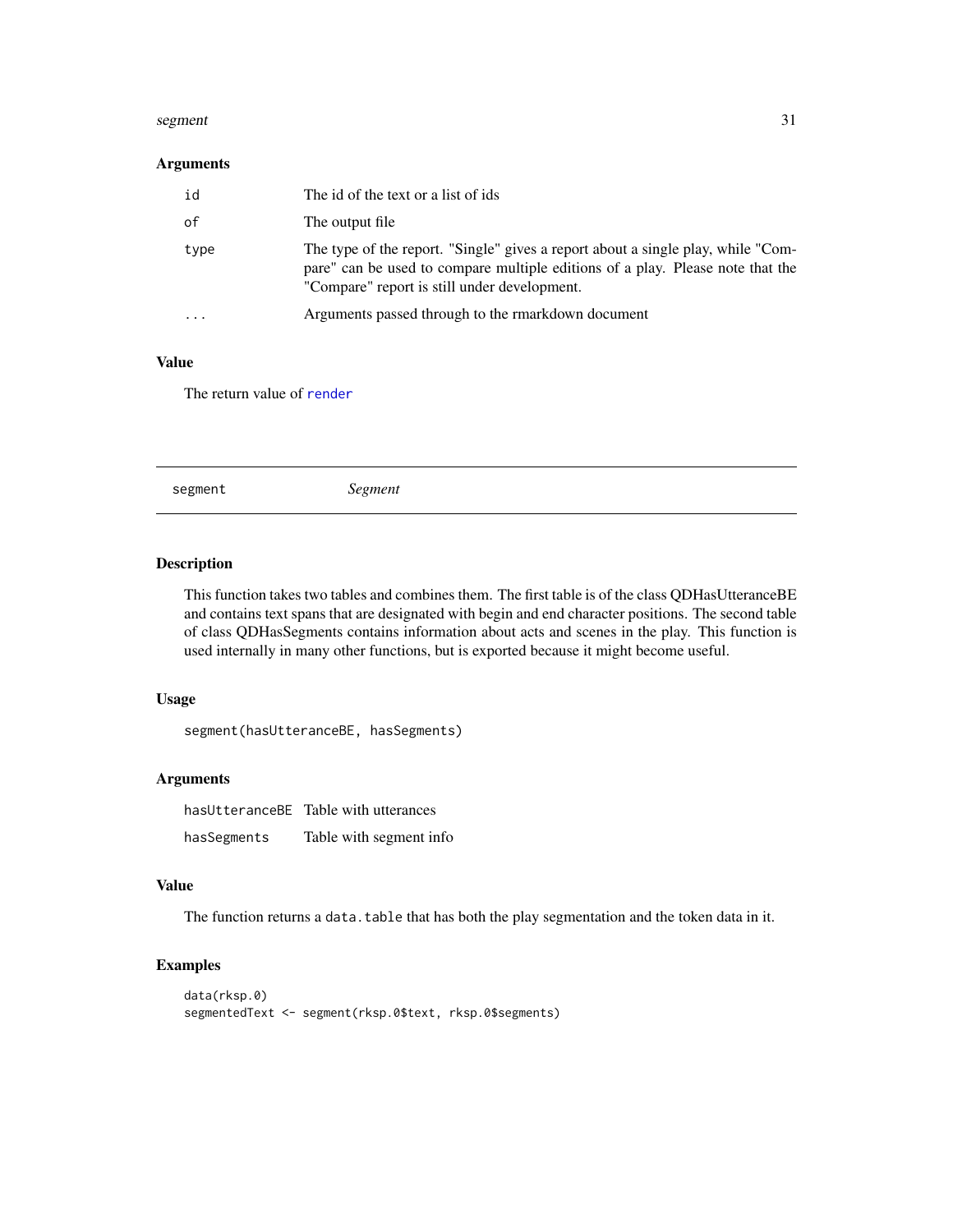```
setCollectionDirectory
```
*This function initializes the paths to data files.*

#### Description

This function initializes the paths to data files.

#### Usage

```
setCollectionDirectory(
  collectionDirectory = file.path(getOption("qd.datadir"), "collections")
)
setDirectories(
  dataDirectory = file.path(path.expand("~"), "QuaDramA", "Data2"),
  collectionDirectory = file.path(dataDirectory, "collections")
)
setDataDirectory(
  dataDirectory = file.path(path.expand("~"), "QuaDramA", "Data2")
\lambda
```
#### **Arguments**

| collectionDirectory |                                                                                                                                        |
|---------------------|----------------------------------------------------------------------------------------------------------------------------------------|
|                     | A path to the directory in which collections are stored. By default, the directory<br>is called "collection" below the data directory. |
| dataDirectory       | "A path to the directory in which data and metadata are located. "~/QuaDramA/Data2<br>by default.                                      |

## Value

The set\*Directory() functions always return NULL.

split.QDDrama *Split multiple plays*

## Description

The function  $split(x)$  expects an object of type QDDrama and can be used to split a QDDrama object that consists of multiple dramas into a list thereof. It is the counterpart to combine $(x, y)$ .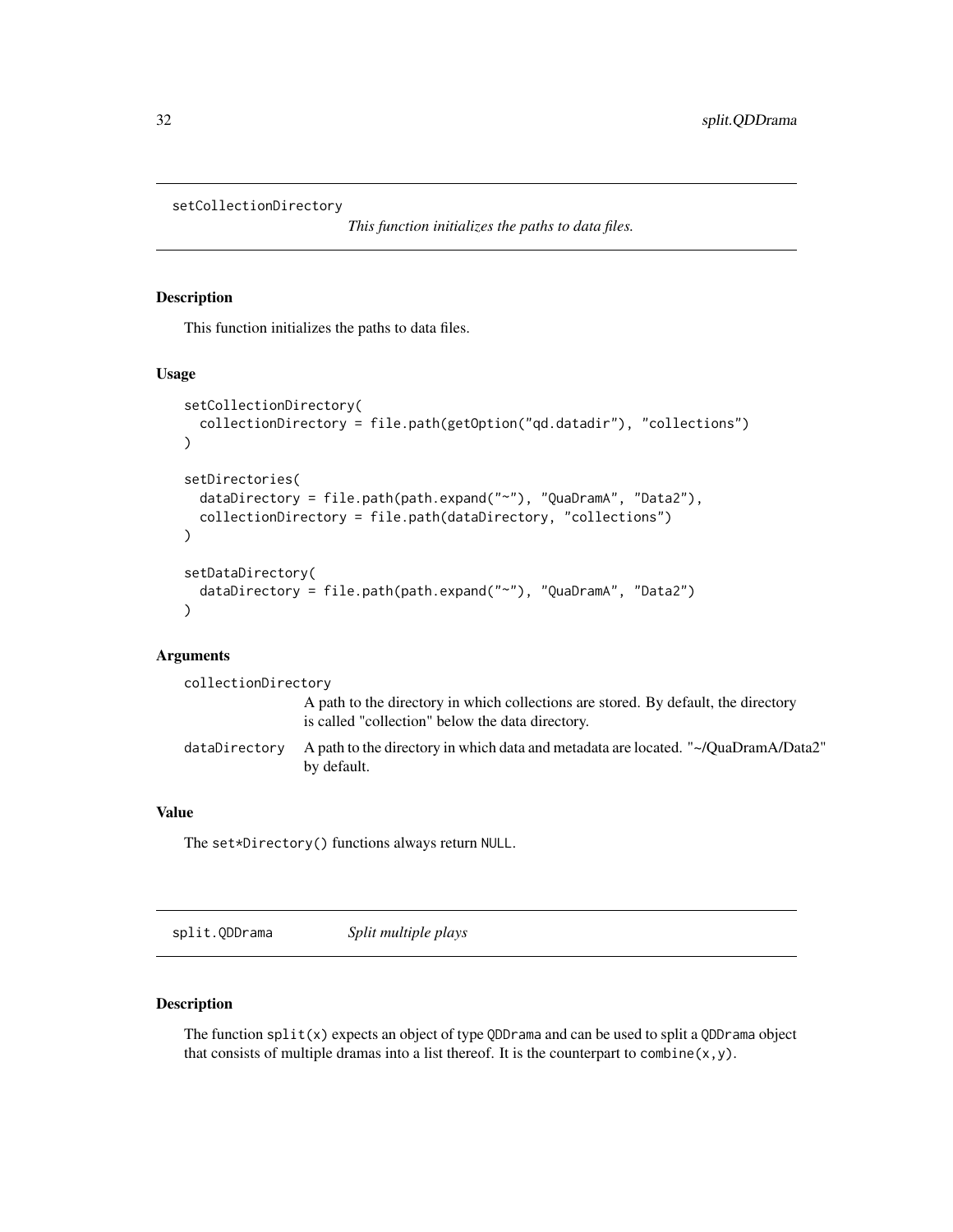#### <span id="page-32-0"></span>tfidf 33

#### Usage

```
## S3 method for class 'QDDrama'
split(x, \ldots)
```
#### Arguments

|          | The object of class QDD rama (consisting of multiple dramas). For split() it<br>should consist of multiple plays. For combine () it can but doesn't have to. |
|----------|--------------------------------------------------------------------------------------------------------------------------------------------------------------|
| $\cdots$ | All other arguments are ignored.                                                                                                                             |

## Value

Returns a list of individual QDDrama objects, each containing one text.

#### Examples

```
data(rksp.0)
data(rjmw.0)
d <- combine(rjmw.0, rksp.0)
dlist <- split(d)
```
tfidf *TF-IDF*

#### Description

This function calculates a variant of TF-IDF. The input is assumed to contain relative frequencies. IDF is calculated as follows:  $idf_t = \log \frac{N+1}{n_t}$ , with N being the total number of documents (i.e., rows) and  $n_t$  the number of documents containing term t. We add one to the denominator to prevent terms that appear in every document to become 0.

#### Usage

tfidf(ftable)

## Arguments

ftable A matrix, containing "documents" as rows and "terms" as columns. Values are assumed to be normalized by document, i.e., contain relative frequencies.

#### Value

A matrix containing TF\*IDF values instead of relative frequencies.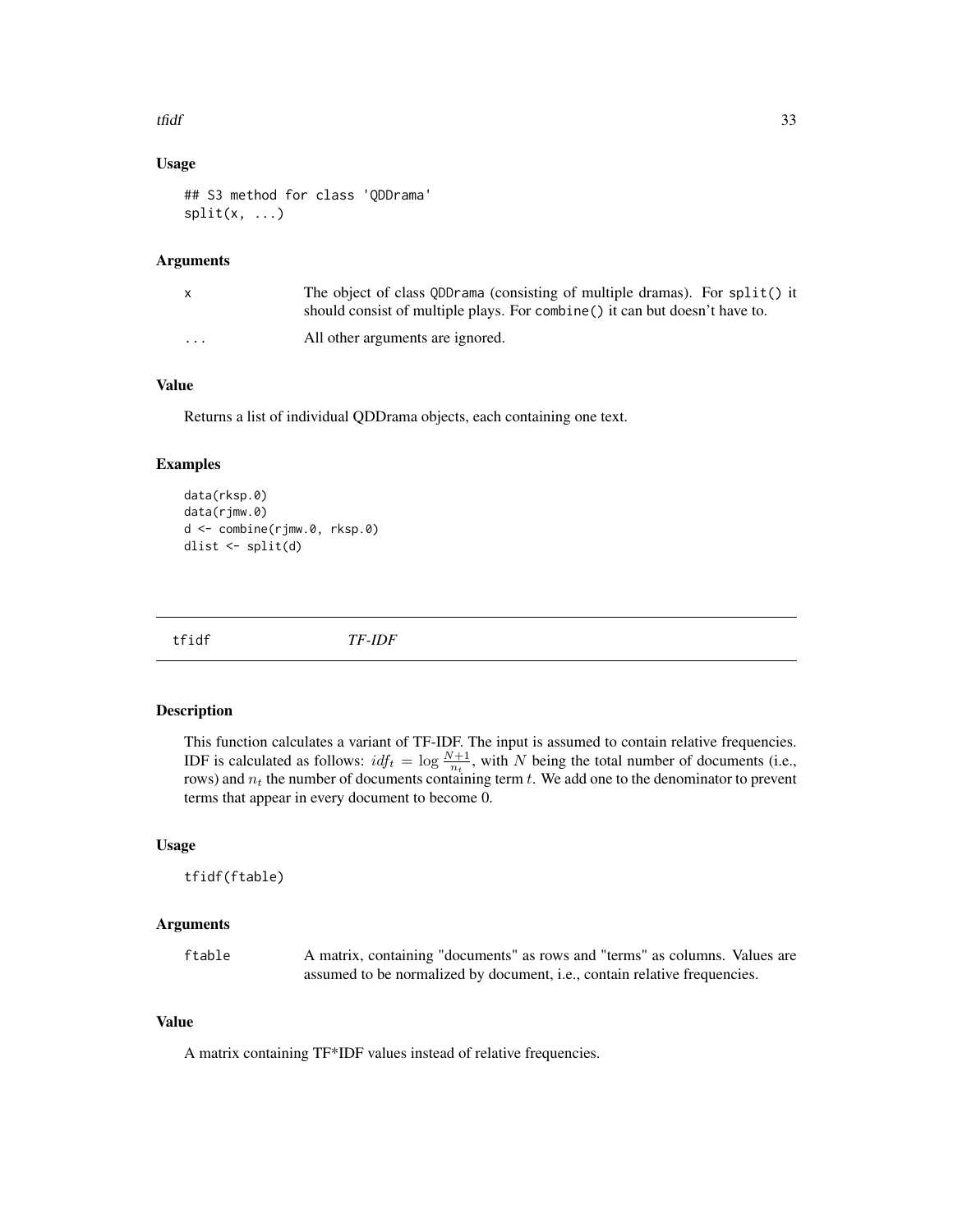## Examples

```
data(rksp.0)
ftable <- frequencytable(rksp.0, byCharacter=TRUE, normalize=TRUE)
rksp.0.tfidf <- tfidf(ftable)
mat <- matrix(c(0.10,0.2, 0,
               0, 0.2, 0,
                0.1, 0.2, 0.1,
               0.8, 0.4, 0.9),
             nrow=3,ncol=4)
mat2 < -tfidf(mat)print(mat2)
```
utteranceStatistics *Utterance Statistics*

## Description

This method calculates the length of each utterance, organized by character and drama.

#### Usage

```
utteranceStatistics(drama, normalizeByDramaLength = TRUE)
```
#### Arguments

drama The dramatic text(s) normalizeByDramaLength Logical value. If true, the resulting values will be normalized by the length of the drama.

## Value

Returns an object of class QDUtteranceStatistics, which is essentially a data.frame.

#### See Also

[characterNames](#page-3-1)

#### Examples

```
data(rksp.0)
ustat <- utteranceStatistics(rksp.0)
```

```
boxplot(ustat$utteranceLength ~ ustat$character,
  col=qd.colors[1:5],
  las=2, frame=FALSE)
```
<span id="page-33-0"></span>